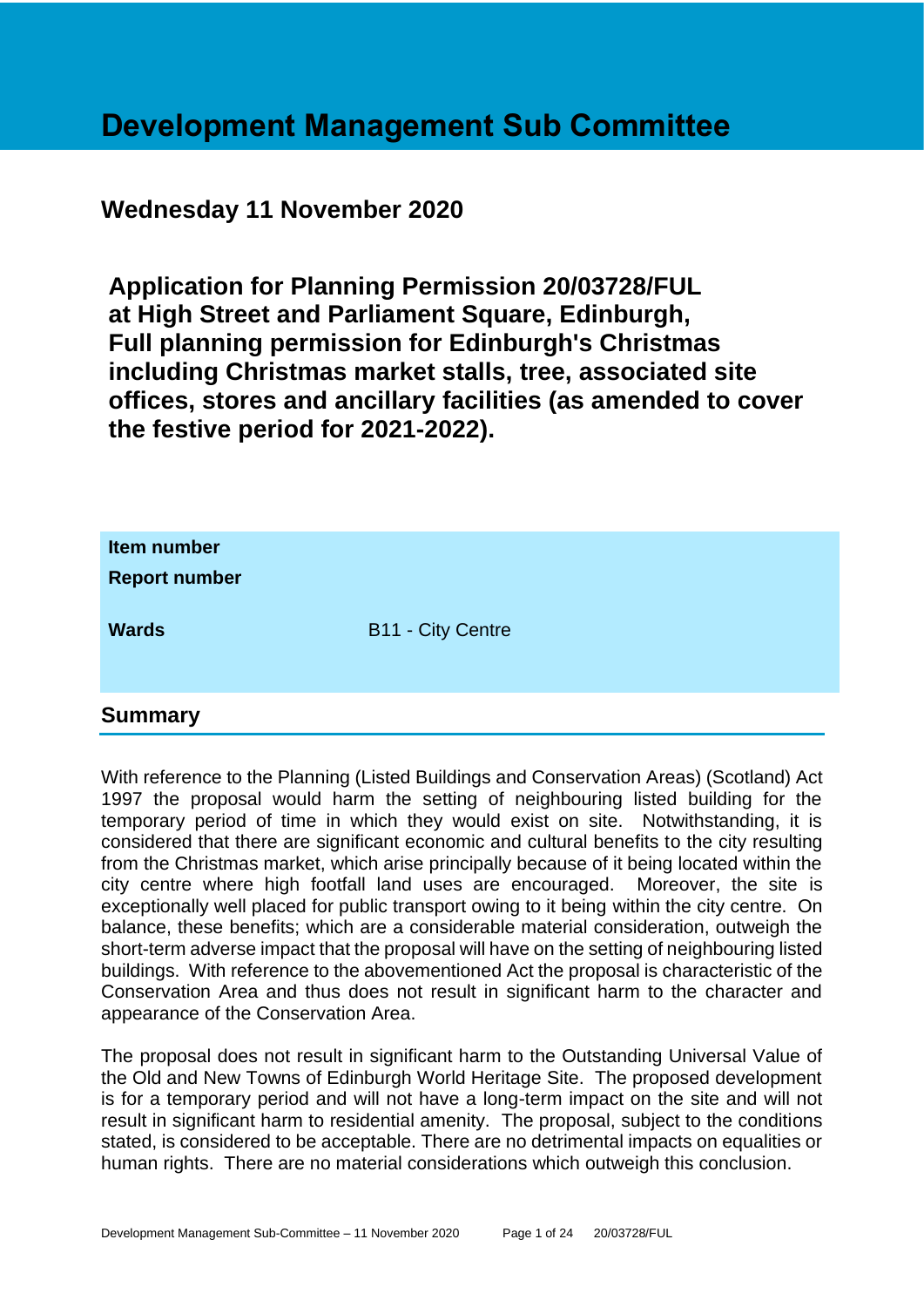# **Links**

**[Policies and guidance for](file:///C:/uniform/temp/uf04148.rtf%23Policies)  [this application](file:///C:/uniform/temp/uf04148.rtf%23Policies)**

LDEL02, LDES01, LDES05, LEN01, LEN03, LEN06, LEN18, CRPOLD, NSLBCA, OTH,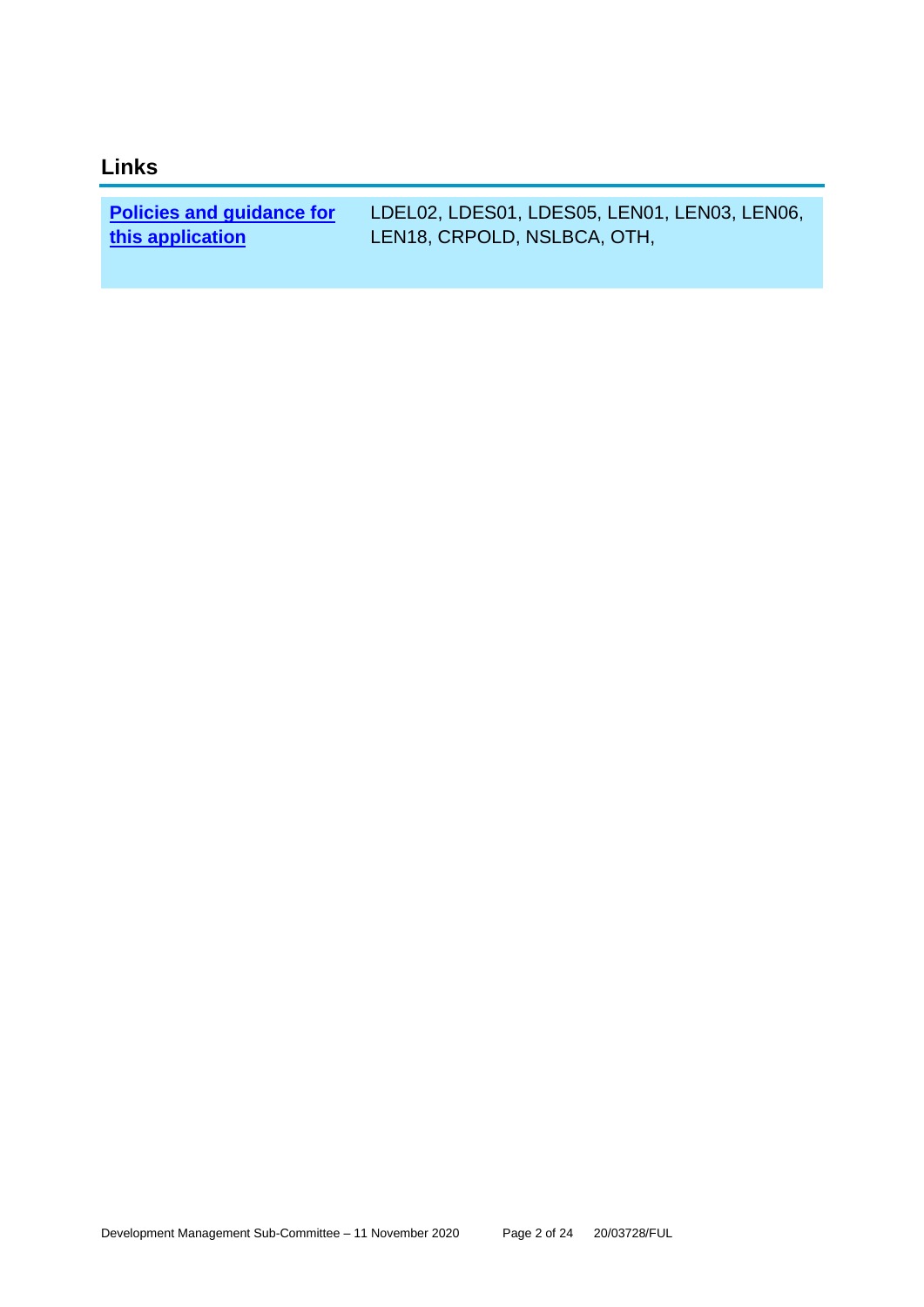# **Report**

**Application for Planning Permission 20/03728/FUL at High Street and Parliament Square, Edinburgh, Full planning permission for Edinburgh's Christmas including Christmas market stalls, tree, associated site offices, stores and ancillary facilities (as amended to cover the festive period for 2021-2022).**

# **Recommendations**

**1.1** It is recommended that this application be Granted subject to the details below.

# **Background**

#### **2.1 Site description**

The site forms part of the pedestrianised road of the High Street and extends to include a section of paved hardstanding of Parliament Square. The site does not include the public pavements on either side of the pedestrianised road. The High Street part of the site is bound to the north by the City Chambers; to the east by the junction of Cockburn Street and High Street, to the south by buildings on High Street and to the west by St Giles (High) Kirk and the Mercat Cross.

The site is irregular shaped. The site is also adjacent to a number of listed buildings, structures and monuments:

- − High Street, Mercat Cross (Category A) LB27792;
- − High Street and Parliament Square, St Giles (High) Kirk (Category A) (LB27381);
- − City Chambers, 245-249 High Street (even Numbers), 253 High Street, 323 High Street 329 High Street, 2 Warriston's Close And 14 Cockburn Street, Edinburgh (Category A) (LB17597);
- − High Street, City Chambers Courtyard, Alexander and Bucephalus Statue (Category A) (LB27855);
- − 233-243 (Odd Nos) High Street (Category A) (LB29049);
- − •221-231 (Odd Nos) High Street (Category A) (LB29048);
- − 215-219 (Odd Nos) High Street (Category A) (LB29047);
- − 209-213 (Odd Nos) High Street Including 1-6 (Inclusive Nos) Jackson's Close (Category A) (LB29046);
- − 197-207 (Odd Nos) High Street Including 1-14 Fleshmarket Close (Category A) (LB29045);
- − 192a High Street, 1 And 1a Parliament Square, Including District Courts (Formerly Police Chambers) And Including Boundary Wall and Railings (Category A) (LB27714); and,
- − 3, 4 And 5 Hunter Square, Dolphin House (Category A) (LB29123).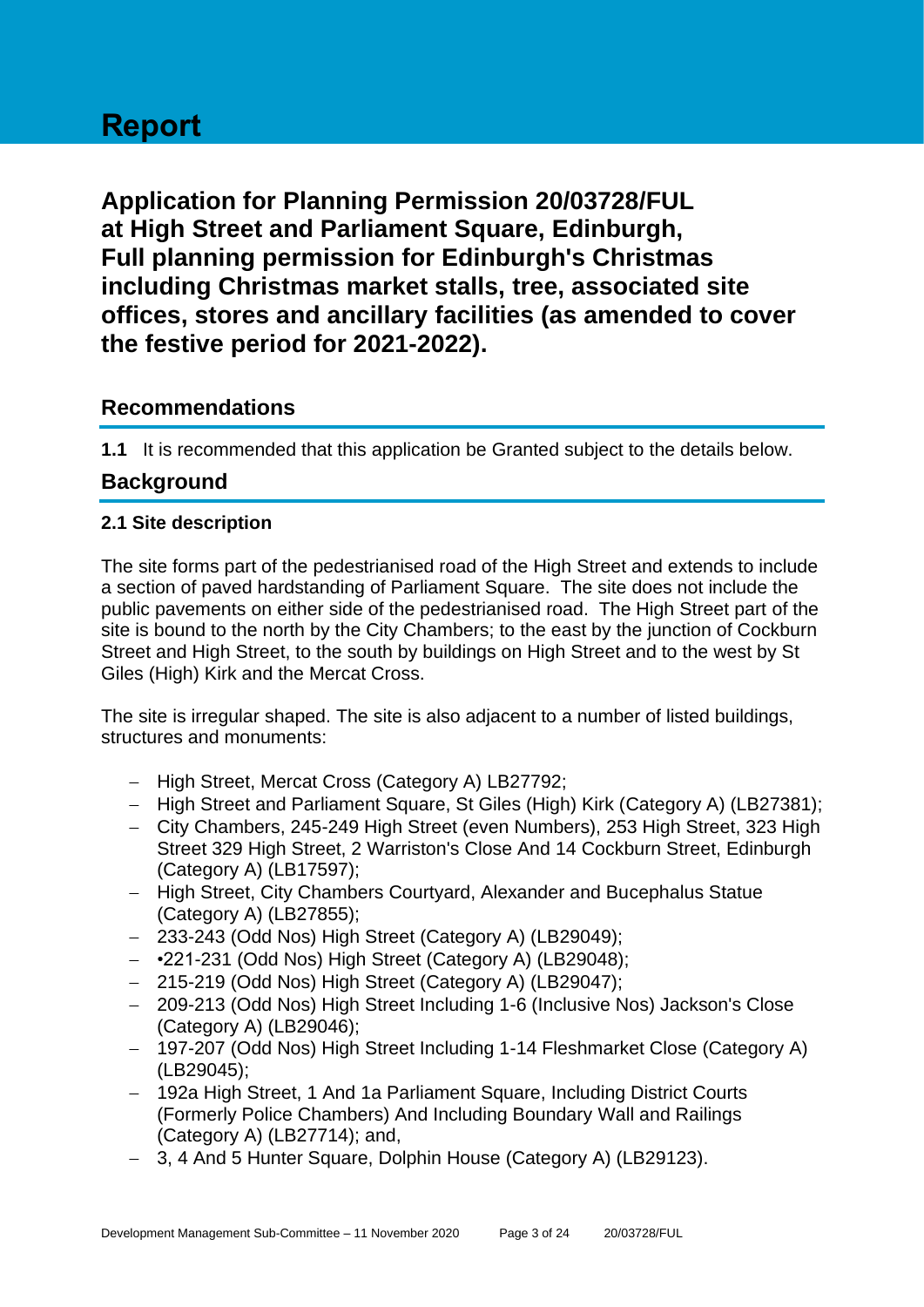The site is located within the Old and New Towns of Edinburgh World Heritage Site. This application site is located within the Old Town Conservation Area.

#### **2.2 Site History**

None relevant.

#### Other relevant applications:

4 September 2020 - Planning application validated for the erection of Edinburgh's Christmas market stalls, fairground attractions and associated site offices, stores and ancillary facilities at East Princes Street Gardens (as amended to cover the festive period for 2021-2022). (application reference number 20/03707/FUL)- Pending determination.

3 September 2020 - Planning application validated for the erection of Christmas market stalls, ice rink, plant and boot room, bar, box office and associated site offices, stores and ancillary facilities at George Street and Castle Street (as amended to cover the festive period for 2021-2022). (application reference number 20/03728/FUL)- Pending determination.

# **Main report**

#### **3.1 Description of the Proposal**

The application is for the erection of Christmas market stalls, tree, associated site offices, stores and ancillary facilities. Permission is sought from 27 November 2021 to 24 December 2021. The event space is to be operational between the hours of 10am and 10pm.

The application is one of three separate applications for Christmas events proposed by the applicant in the city centre. They would operate in place of the much larger single event in East Princes Street Gardens and the Mound Piazza which has operated without planning permission last year.

The proposals include:

On High Street:

- − 14 single storey stalls for trading concessions;
- − Christmas tree.

On Parliament Square:

- − staff welfare facilities;
- − office;
- − chiller;
- − store;
- − the erection of 3.05-metre-high horizontally boarded timber clad hoarding panels around the above temporary buildings/installations on Parliament Square.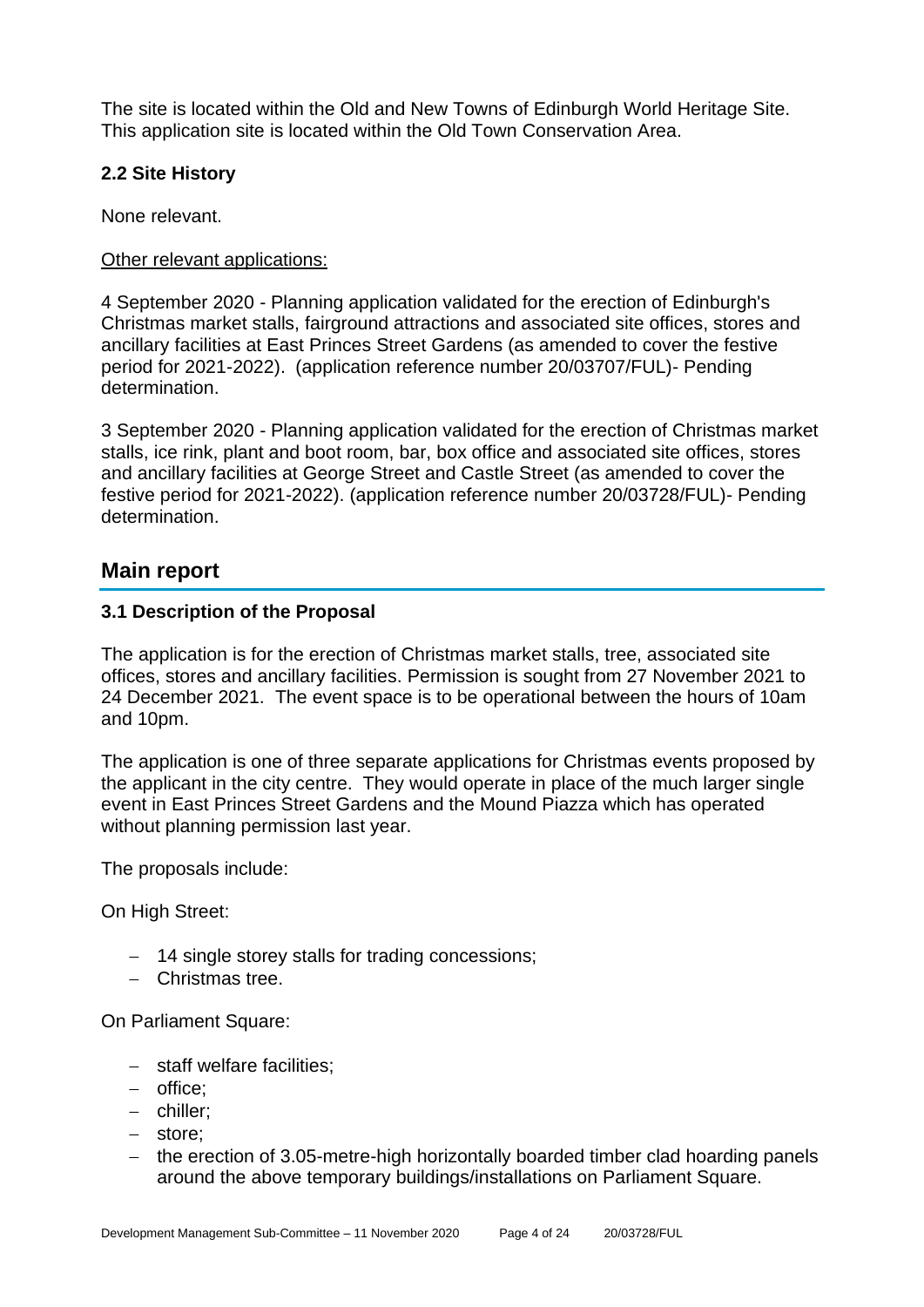Access to the event is for pedestrians only. Cycle access to the site will be maintained. During loading times (7am to 9.30am) delivery vehicles will be walked in and out of the site with banksmen to ensure cycle safety and delivery vehicles will park in designated areas.

The construction period will take approximately 5 days, anticipated to take place between the 22 - 26 November 2021. Decommissioning is programmed to take place over approximately 3 days anticipated to be between 26 - 28 December 2021.

Detailed drawings, a Design Statement and a covering letter providing an overview of the proposal have been submitted with the application. These documents are available to view on the Planning and Building Standards online Services.

#### *Revised Scheme*

Given that Edinburgh's Christmas has been cancelled this year there is no longer a requirement to consider the application for the festive period of 2020/2021.

#### **3.2 Determining Issues**

Due to its proximity to listed buildings and being a site within the Old Town Conservation Area the proposed development first requires to be assessed against Sections 59 and 64 of the Planning (Listed Buildings and Conservation Areas) (Scotland) Act 1997.

Section 59 of the Planning (Listed Buildings and Conservation Areas) (Scotland) Act 1997 means that there is a strong presumption against granting planning permission for development which would harm a listed building or its setting. If engaged, the presumption can only be rebutted if the advantages of the scheme are sufficient to outweigh that strong presumption.

Section 64 of the Planning (Listed Buildings and Conservation Areas) (Scotland) Act 1997 means that there is a strong presumption against granting planning permission for development which would conflict with the objective of preserving or enhancing the character or appearance of the conservation area. If engaged, the presumption can only be rebutted if the advantages of the scheme are sufficient to outweigh that strong presumption.

The determining issues to consider in terms of assessing the development against Sections 59 and 64 of the Planning (Listed Buildings and Conservation Areas) (Scotland) Act 1997 are:

− Would the development harm a listed building or its setting? If it would, are there any advantages of the proposal that are sufficient to outweigh the strong presumption against granting planning permission?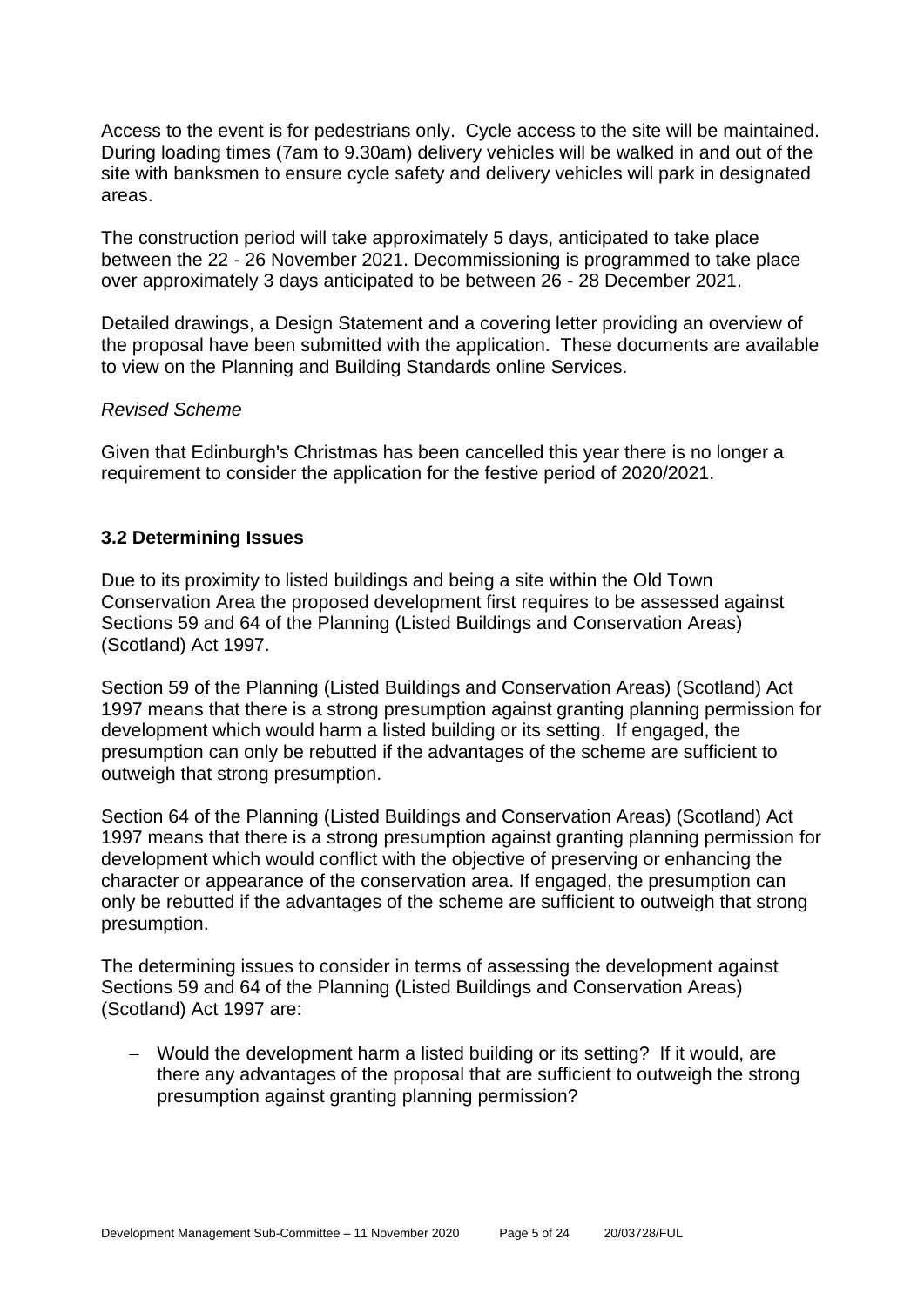− Would the development conflict with the objective of preserving or enhancing the character or appearance of the conservation area? If it would, are there any advantages to the proposal that are sufficient to outweigh the strong presumption against granting planning permission?

If the Development complies with Sections 59 and 64 of the Planning (Listed Buildings and Conservation Areas) (Scotland) Act 1997, it then requires to be considered in terms of Sections 25 and 37 of the Town and Country Planning (Scotland) Act 1997 Section 25 requires that the determination shall be made in accordance with the development plan unless material considerations indicate otherwise.

The determining issues to consider in assessing this are:

Do the proposals comply with the development plan?

- − If the proposals do comply with the development plan, are there any compelling reasons for not approving them?
- − If the proposals do not comply with the development plan, are there any compelling reasons for approving them?

#### **3.3 Assessment**

To address these determining issues, the Committee needs to consider whether:

- a) there will be no significant harm to the setting of any adjacent listed building and no significant harm to the character and visual amenity of the conservation area;
- b) the Christmas market is appropriate on the public road and on part of the civic space;
- c) there will be no significant harm to the Outstanding Universal Value of the World Heritage Site;
- d) Public health considerations relating to COVID-19 have been addressed;
- e) Residential amenity will not be adversely affected;
- f) There are no transport issues;
- g) Representations raise issues to be addressed;
- h) The proposal has any equalities or human rights impacts;

# a) Assessment against Listed Buildings & Conservation Areas Requirements

#### **Impact on Listed Buildings**

The proposed market would be located within the heart of the Old Town and consequently would be adjacent to a large number of listed buildings including category A listed buildings. Owing to their size, scale, positioning, form and their design and appearance the temporary structures and plant to be sited on Parliament Square would detract from the setting of the A-listed St Giles (High) Kirk and the A-listed Mercat Cross. In addition, owing to their size, scale, positioning, form and their design and appearance the temporary structures to be sited on both High Street and Parliament Square would have a minor adverse impact on the setting of the other listed buildings listed in the Background section of this report.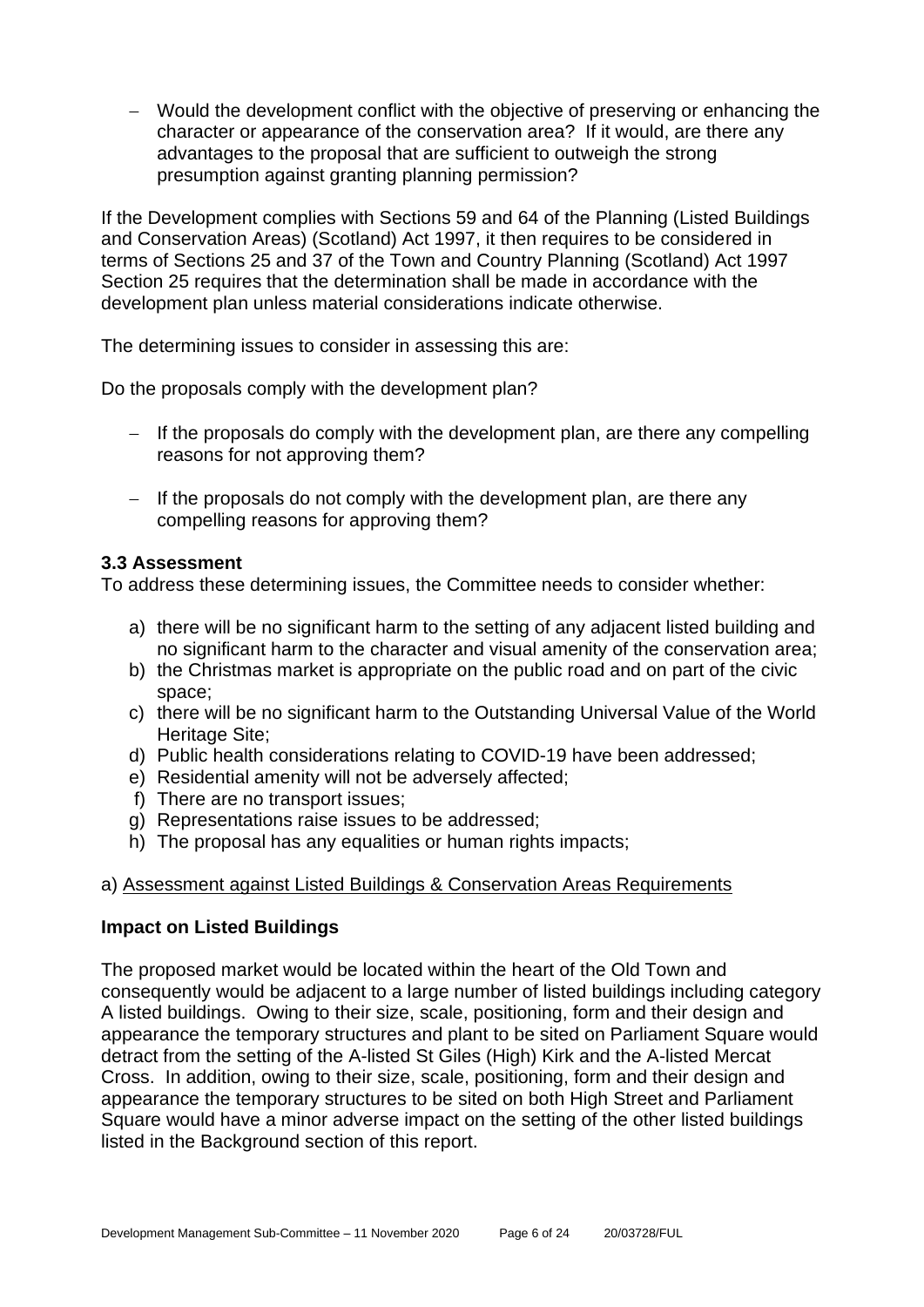The proposal is for a temporary period of a known duration and the impact on the setting of neighbouring listed buildings would be short term. Nonetheless, given that the proposal would harm the setting of listed buildings, in terms of the legal tests consideration is required to be given to whether there are significant material considerations that justify the development in this particular location; and if so, does this outweigh any adverse impacts. It is considered that there are significant economic and cultural benefits to the city resulting from the Christmas market, which arise because of it being located within the city centre where high footfall land uses are encouraged. Moreover, the site is exceptionally well placed for public transport owing to it being within the city centre. On balance, these benefits; which are a significant material consideration, outweigh any temporary adverse impact that the proposal will have on the setting of neighbouring listed buildings and provide reasoned justification for granting planning permission for the proposed development on the site.

#### **Impact on Conservation Area**

The Old Town Conservation Area Character Appraisal identifies the essential character as being:

*Key characteristics of the area as noted in the Old Town Conservation Area Appraisal include the survival of the little altered medieval `herringbone street pattern centred on the Royal Mile, a concentration of 16th and 17th century merchants' and nobles houses, important public buildings such as Canongate Tolbooth and St Giles Cathedral, the quality and massing of stonework and the density and height of picturesque multi-storey buildings.*

Temporary events are characteristic of this part of the Conservation Area. Thereby, the temporary use of the site for the proposal would not detract from the character and appearance of the Conservation Area.

In addition to the other two Christmas markets currently proposed by the applicant in other parts of the city centre and other known developments in the city centre, owing to its size, form and temporary nature the cumulative impact on the character and appearance of the conservation area is not significant.

Overall, the development is not considered to conflict with the objective of preserving or enhancing the character or appearance of the conservation area.

#### b) Assessment Against Development Plan

#### **Use of site**

The application site is located in the city centre. Policy Del 2 (City Centre) of the Edinburgh Local Development Plan (LDP) supports a mix of uses appropriate to the location of the site, its accessibility characteristics and the character of the surrounding area. Given that the proposed Christmas market is temporary it does not conflict with the key principles of Policy Del 2.

The market is not an application to increase retail floorspace because of its temporary nature.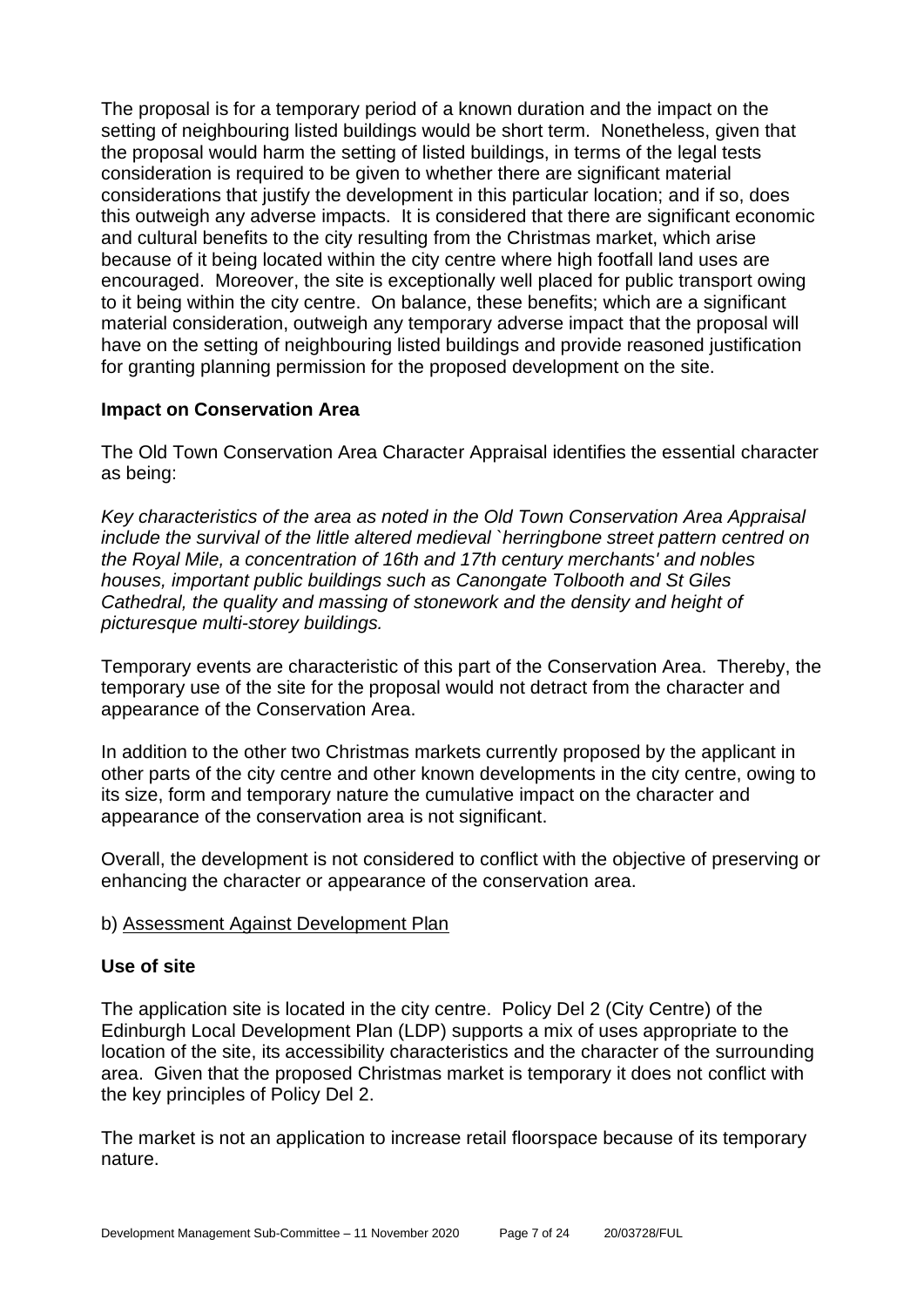There are no development plan policies or non-statutory guidelines that directly relate to proposals for outdoor markets.

Temporary outdoor markets are traditionally found in public spaces.

The temporary use of this part of the High Street for events is long established. The proposal would not prevent the continued existing use of the remainder of the pedestrianised High Street or the remainder of Parliament Square. The effect of the proposed development on the leisure value and enjoyment of the civic space is not permanent and is reversible. The temporarily change of use of part of Parliament Square would not result in the permanent loss of civic space and does not conflict with the key principles of Policy Env 18 (Open Space Protection).

Given all the above, the principle of the proposed temporary use on the site is acceptable provided the proposal does not conflict with other development plan policies, or if it does, there are material considerations that justify approving the proposal.

#### c) Impact on other Heritage

Owing to their size, scale, positioning, form and their design and appearance, the proposed structures would temporarily impact on views within the World Heritage Site. Notwithstanding, by splitting the event into 3 separate events in the city the scale of the proposal on this site is relatively small. Given this and the fact that the proposal is for a temporary period of a known duration, the impact on the OUV of the World Heritage Site would be short term and not significantly detrimental.

In addition to the other two Christmas markets currently proposed by the applicant in other parts of the city centre and other known developments in the city centre, owing to its size, form and temporary nature the cumulative impact on the character and appearance of the OUV of the WHS is not significant.

The proposed ancillary structures/welfare units/plant on Parliament Square are located adjacent to the Category A-listed Mercat Cross and Category A-listed St Giles (High) Kirk. Owing to their close juxtaposition to these listed buildings measures should be put in place to protect these listed buildings from physical damage. A condition should be imposed on a grant of planning permission requiring suitable protective measures to be in place prior to development taking place on site and to remain until all the temporary structures/installations have been removed following decommissioning.

# d) Public Health - COVID-19

At present the legislation which addresses public health in the context of COVID-19 (Coronavirus disease 2019 pandemic) is the Health Protection (Coronavirus) (Restrictions and Requirements) (Scotland) Regulations 2020. As is the case with all businesses, the operator of the market would have to meet the COVID-19 legal requirements.

As is the case for all types of businesses the Government retains the powers to close markets if required and if they only consider that certain types of market should be closed, they can define this in the legislation or regulations.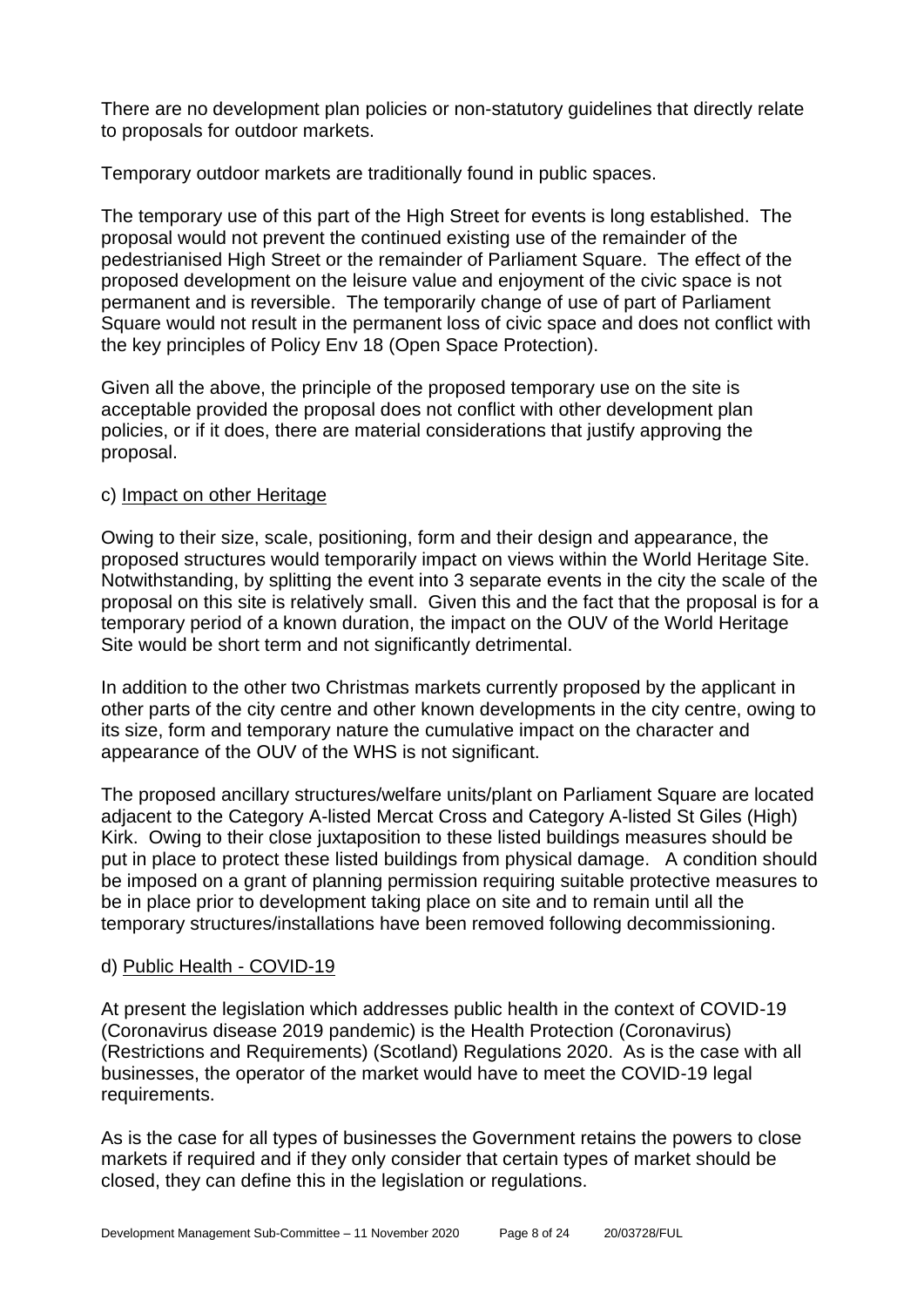The Scottish COVID-19 guidance on Safer Public Spaces; which provides specific guidance on dealing with COVID-19 in respect of all forms of markets, is guidance rather than strict legal requirements. The Council as landowner and landlord has the authority to require that the applicant demonstrate that they are complying with the Regulations and guidance before allowing them on site to construct the proposed Christmas market. Besides the planning considerations addressed covered later in this report, the proposal has wider interests for the Council to consider through other consenting and licensing regimes and any public health implications. This includes any applications by the operator or any leasee of stalls/concessions within the market for an occasional liquor license.

In terms of considering the public health impacts of COVID-19 in planning applications only the impact on neighbour amenity is a material consideration. Permission is sought for the proposal for the temporary period of 27 November 2021 to 24 December 2021. For the duration of the consent sought the COVID-19 health risks could be said to be a permanent factor and is thereby a material consideration. The broader health issues including broader COVID-19 issues are not matters for planning and are controlled by the above mentioned health protection regulations. As clarified in the (Scottish) Chief Planner's Letter of 2 July 2020 managing the health impacts of COVID-19 falls outwith planning. The letter states that:

'Beyond the planning system, there will likely be some wider interests for businesses and local authorities to consider through other consenting and licensing regimes and any public health implications, including working within physical distancing requirements. We would draw your attention to recent guidance issued by the Scottish Government in relation to occasional licenses for licensed premises and temporary traffic regulation orders and notices. In addition, our guidance on Safer Public Spaces for Scotland published on 29 June advises on the design principles for safer urban centres and green spaces, connecting to Scotland's route map through and out of the crisis.'

Permission is sought for the proposal for the temporary period of 27 November 2021 to 24 December 2021. For the duration of the consent sought the COVID-19 health risks could be said to be a permanent factor and is thereby a material consideration. However, this is limited to considering only the application's impact on neighbour amenity. Therefore, from a COVID-19 perspective, the Planning Authority can only consider whether the application creates increased COVID-19 risks for neighbours and if so consider whether this risk can be effectively managed.

The Design Statement submitted with the application states that the proposal has been revised to include COVID-19 mitigations. However, in considering the increased COVID-19 risks for neighbours for the current proposal which is for an event in 2021- 2022, a key factor to consider is that it is not known what COVID-19 restrictions will be in place by Christmas 2021. It is a reasonable assumption to make that there is likely to be some form of COVID-19 restrictions remaining in place by Christmas 2021.

The application includes the detailed layout of the structure on site. However, the actual layout of the market; in particular, the positioning of stalls/concessions etc. and the passageways between them, may need to be modified to comply with whatever COVID-19 restrictions are in place at the time.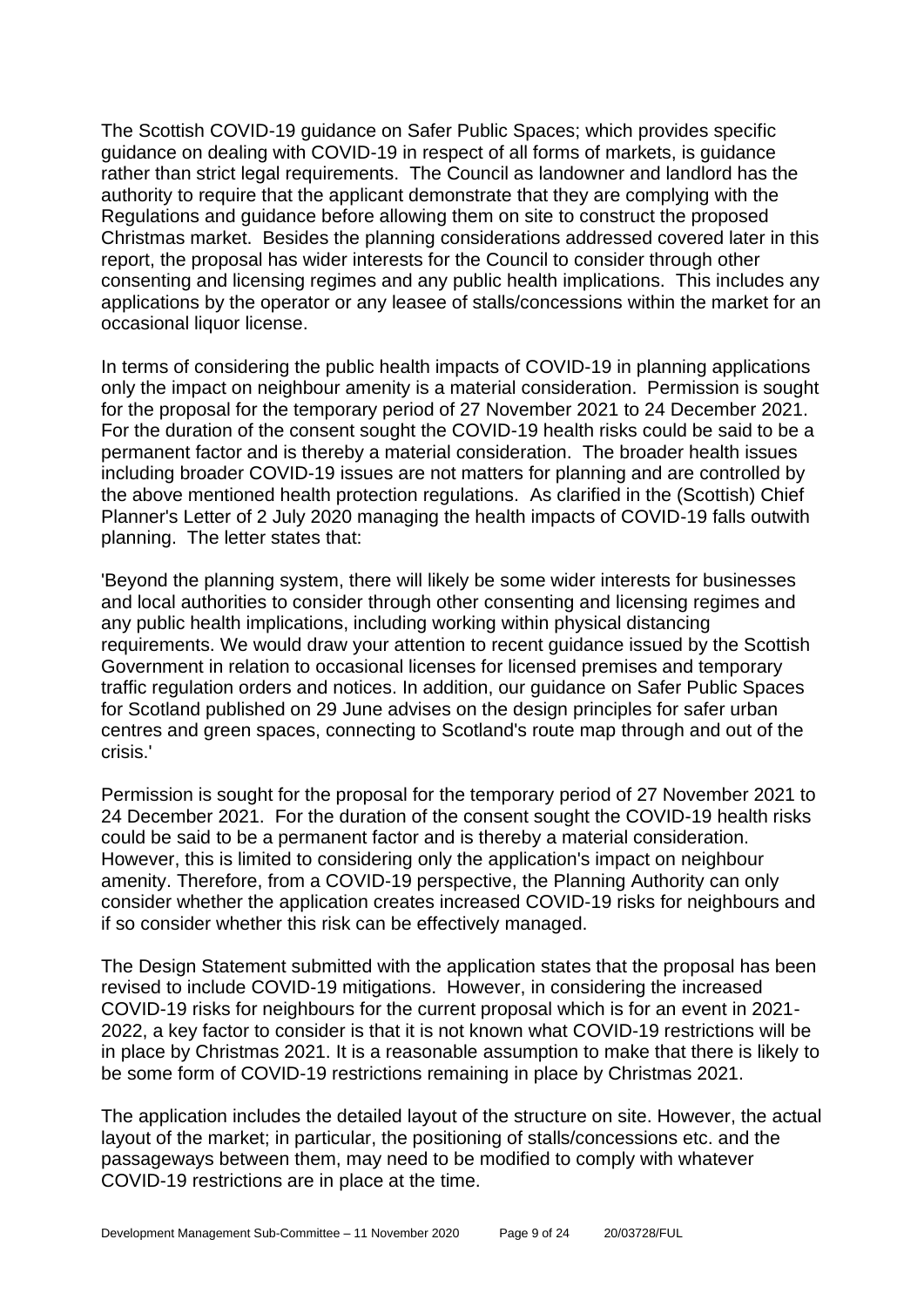The Planning Authority should avoid a position of granting permission for a detailed layout that effectively prevents a suitable operating layout next year in terms of whatever COVID-19 restrictions are in place at that time. Therefore, if planning permission is granted, the Planning Authority should not approve the detailed layout of the market at this time. Instead, it should be made a condition of a grant of planning permission that the detailed layout of the market including position of stalls/concessions and ancillary structures etc. and passageways should be submitted for the prior written approval of the Planning Authority within a specified period of time prior to the market/attractions first coming into use/operation. The reason for this condition is to ensure that the Planning Authority is satisfied that the detailed proposal is in accordance with whatever COVID-19 restrictions apply at the time in order to minimise COVID-19 risks for neighbours.

#### e) Amenity

Due to the nature of the proposal, there will be amplified music and a large number of people attending, including in the evening. As well as noise from the public attending the event there will be some noise during construction and removal of the units. The site is however within a city centre location and the proposal is for a temporary period. The Council's Environmental Protection Section advised that the proposal will not significantly affect the amenity of nearby residents.

The proposal includes a chiller unit sited on Parliament Square. Given that there is no residence in Parliament Square the Council's Environmental Protection Section do not consider that it would give rise to significant noise nuisance.

Any odour nuisance or other environmental health related consideration arising from the operations could be dealt with through Environmental Protection legislation.

The Council's Environmental Protection Section raise no objection to the application.

# f) Transport Issues

The High Street is pedestrianised and thereby the proposal does not necessitate the closure of the road. The public footways on either side of the road are not included in the application site and thus the movement of pedestrians around the site is not inhibited by the proposal. The arrangements on High Street allow for vehicular movement including service vehicle access. The proposal raises no road safety or pedestrian safety concerns. The proposal would not obstruct access to neighbouring properties including residences.

The site is exceptionally well placed for public transport and is located next to a local centre where high footfall land uses are encouraged. Consequently, the proposal does not raise any significant parking issues or public transport issues.

The Council's Transportation Section raises no objection to the application.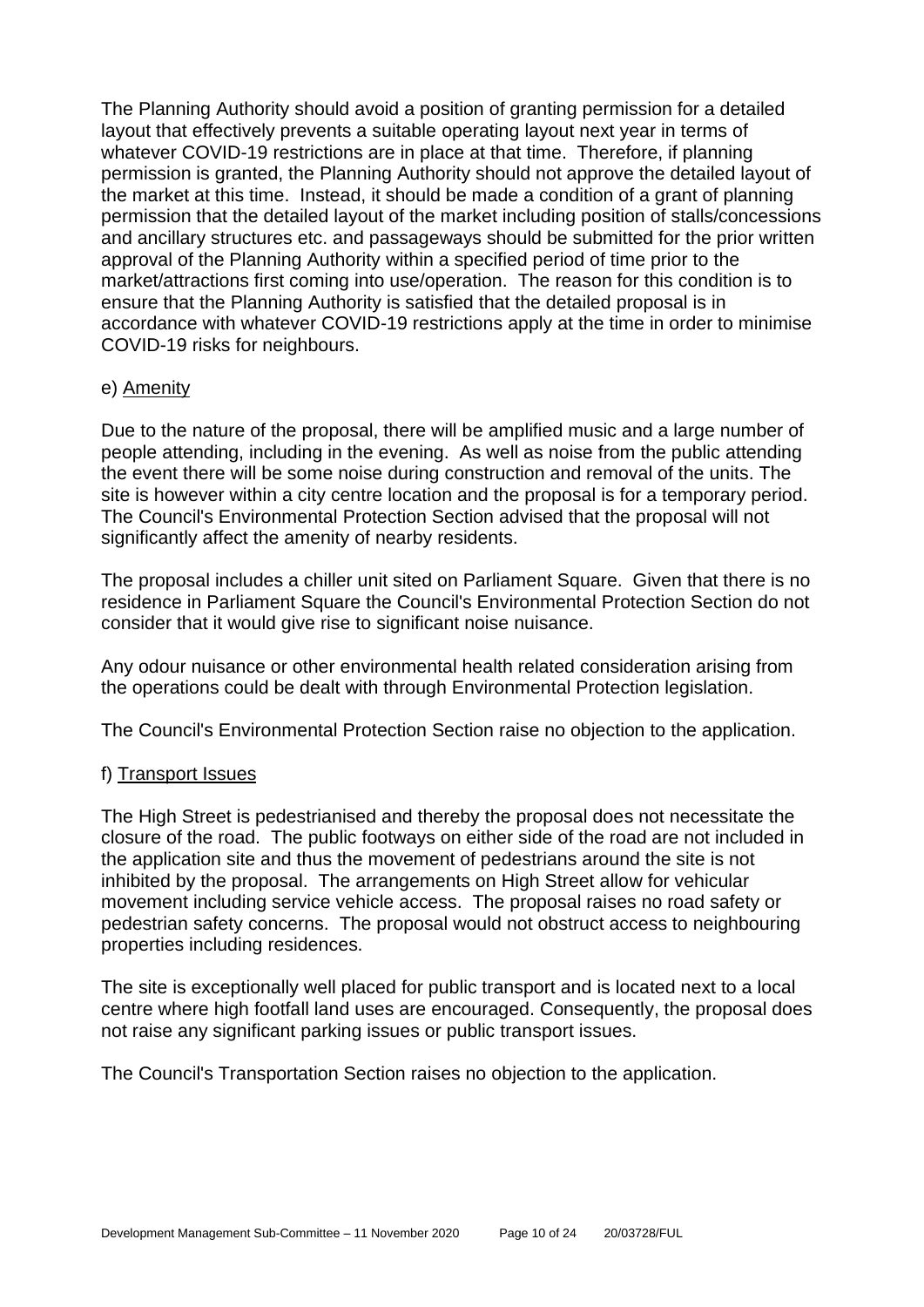#### g) Representations

#### **Material Representations - Objection:**

The following material planning matters have been raised:

- − Consider the cumulative impact of similar proposals in relation to EIA. The Planning Authority has screened the proposal for EIA and has concluded that an EIA is not required.
- − The three Christmas markets should be considered as a single planning entity, as they form a single event organised and promoted by a single operator. - The applicant site and the planning unit for the current application is different to that of the other two Christmas market applications within other parts of the City Centre. Therefore, it is considered that each of these separate applications stand to be determined on their own merits.
- − An EIA is required, and this was confirmed in the report to the Policy & Sustainability Committee. - The Director clarified that this statement reflected the only proposals that the Planning Authority had seen at the time and did not reflect the potential for smaller Christmas Markets as is now proposed.
- − harm to the setting of listed buildings and the historic character and appearance of the area including the conservation area and the World heritage site. - This is addressed in section a) above.
- − A Heritage Impact Assessment is required. Adequate information has been submitted with the application in order for the Planning Authority to understand the exact nature of the proposal and to consider the application including its impact on the setting of listed buildings and other heritage assets.
- − Would pose risks of physical damage to neighbouring listed building. This is addressed in section c) above.
- − The duration of the event; including period of erection and dismantling/decommission should be restricted. - The duration of the event can be controlled by a condition imposed on a grant of planning permission.
- An enhanced security and people management for all aspects of the Winter Festivals should be a priority in respect of public protection. -Matters of security and public protection are dealt with through other licensing regimes and/or are police matters and therefore are not material considerations in the determination of this application
- − Closure of roads/streets and obstructions to pedestrian movement and access to neighbouring properties. - This is addressed in section f) above.
- − Loss of parking on Sundays. This is addressed in section f) above.
- − Noise nuisance and disturbance from the operation of the market including from music and during construction/dismantling. - This is addressed in section e) above.
- − Odour nuisance. This is addressed in section e) above.
- − The proposal does not support local needs. It is considered that the proposal will meet some need of the local and wider community.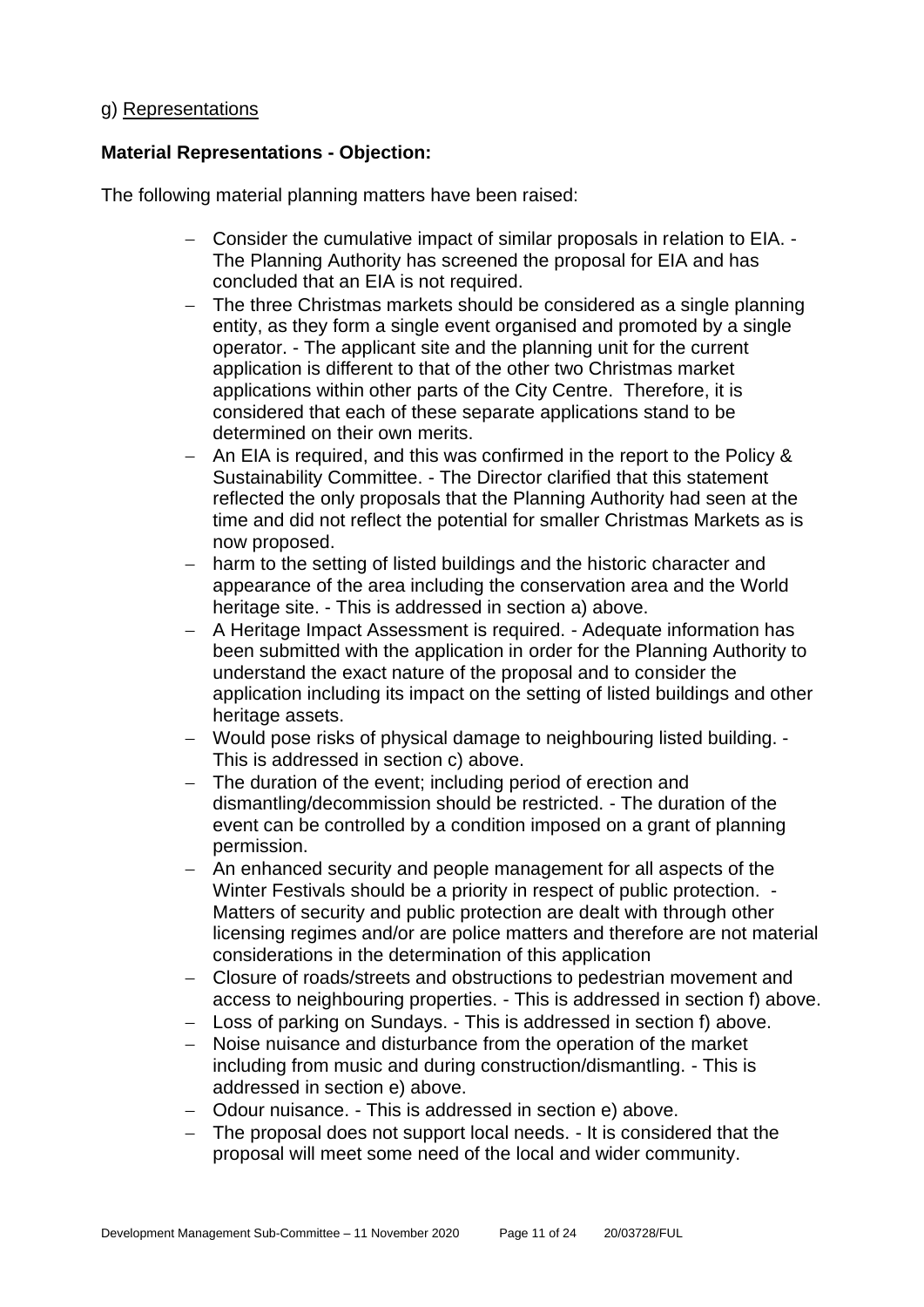− Inadequate public consultation/engagement. - The application is a `local' application and not a major application and therefore there is no statutory requirement for the applicant to undertake formal pre application consultation.

#### **Non-Material Representations - Objection:**

The following broad issues relating to COVID-19 are not material planning considerations:

- − The development would increase the risk of transmission of coronavirus infections and therefore it raises a public health concern.
- − Any pop-up bars operating in the market would be problematic to the effectiveness of COVID-19 test and trace systems.
- − The Government's Social distancing rule would be difficult to maintain and enforce.
- − Poor crowd control and the Government's social distancing rule being difficult to maintain and enforce.
- − Splitting the Christmas market into three separate sites in the city centre would help reduce the risk of transmission of COVID-19.
- − Social distancing measures could result in commodification of public spaces.

The following other non-material matters have been raised:

- − Loss of open space and commodification of public space/common good land. Whether there exists any legal impediment to the Council as landowner to grant a lease to the applicant/operator for the temporary use of the land is a legal matter and not a planning matter.
- − The Council should not have accepted the application as it is for two separate Christmas events for two separate years. ' It is considered that the planning application is valid and therefore the Planning Authority was duty bound to accept the application.
- − Would unfairly compete with existing neighbouring bars/restaurants/retailers for trade. - The sale of food and non-food items, competition between operators/providers and consumer choice is not a material planning consideration.
- − No positive contribution to the community; but instead, it harms the community. The Planning Authority has not been presented with any evidence to substantiate this claim.
- − ISO 2021 Sustainable Events Management Introduction and Awareness standards should be followed. - This is a voluntary standard for sustainable event management and is not a planning matter and therefore is not a material consideration in the determination of this application.
- − The event should not be a commercial venture; but instead, it should be not for profit, profit share or charity run. - The business type of the operator is not a material planning consideration.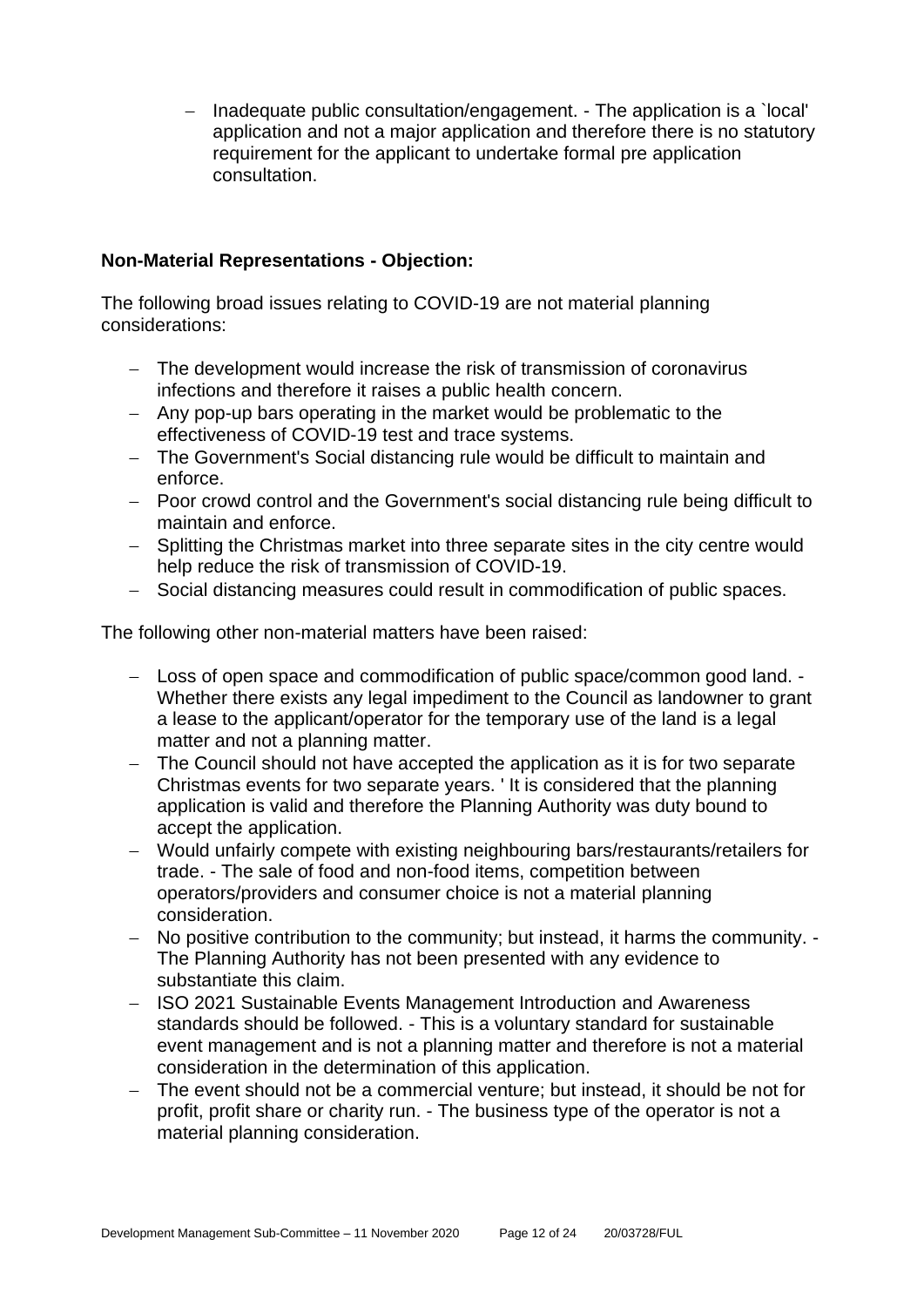- − Alleged past breaches of planning control and other breaches of non-planning related Council controls by the applicant. - This is not a material consideration in the determination of the application.
- − mismanagement of waste/rubbish including disposal of food waste and food waste blocking drains. - There are public health matters that can be satisfactorily dealt with through legislation other than planning legislation.
- − Would create opportunities for loitering and anti-social behaviour. This is a police matter and not a material consideration in the determination of this planning application.
- − There exist better alternative locations for the proposed market. The application stands to be determined on its own merits.
- − The visitors to the event are short term visitors which contributes to an increase in demand for short term lets with resultant consequences on the long-term residential leasing market and property prices. - This is not a material consideration in the determination of this application.
- − A Christmas market by the operator is not wanted or needed. This is not a material planning consideration.
- − Given that public funds are used to subsidise the market the accounts of the applicant/operator should be made available for public scrutiny. - How the applicant/operator funds the event and the financial affairs of the applicant in respect of the proposal are not a material planning consideration.
- − There is an on-going independent examination of conduct of city officials in respect of allegations of exceeding their authority/neglecting their remit. This is not a material consideration in the determination of this application.
- − Any Christmas market should be a Council organised, funded and run event instead of a private venture. - The application stands to be determined on its own merits. Whether there are other different models of Christmas markets that could operate in the city is not a material consideration in the determination of this application.
- − There should be no development on land that is soft landscaped. the site is entirely hardstanding/public road and no soft landscaped area would be affected.

# **Non-Material Representations - Support:**

- − The proposal is supported.
- − The Christmas tree is supported

#### h) Equalities and Rights Issues:

The Design Statement submitted with the application details measures to facilitate access for disabled people within the event. It is considered that these measures are adequate. The proposal does not raise any significant issues in terms of qualities and human rights.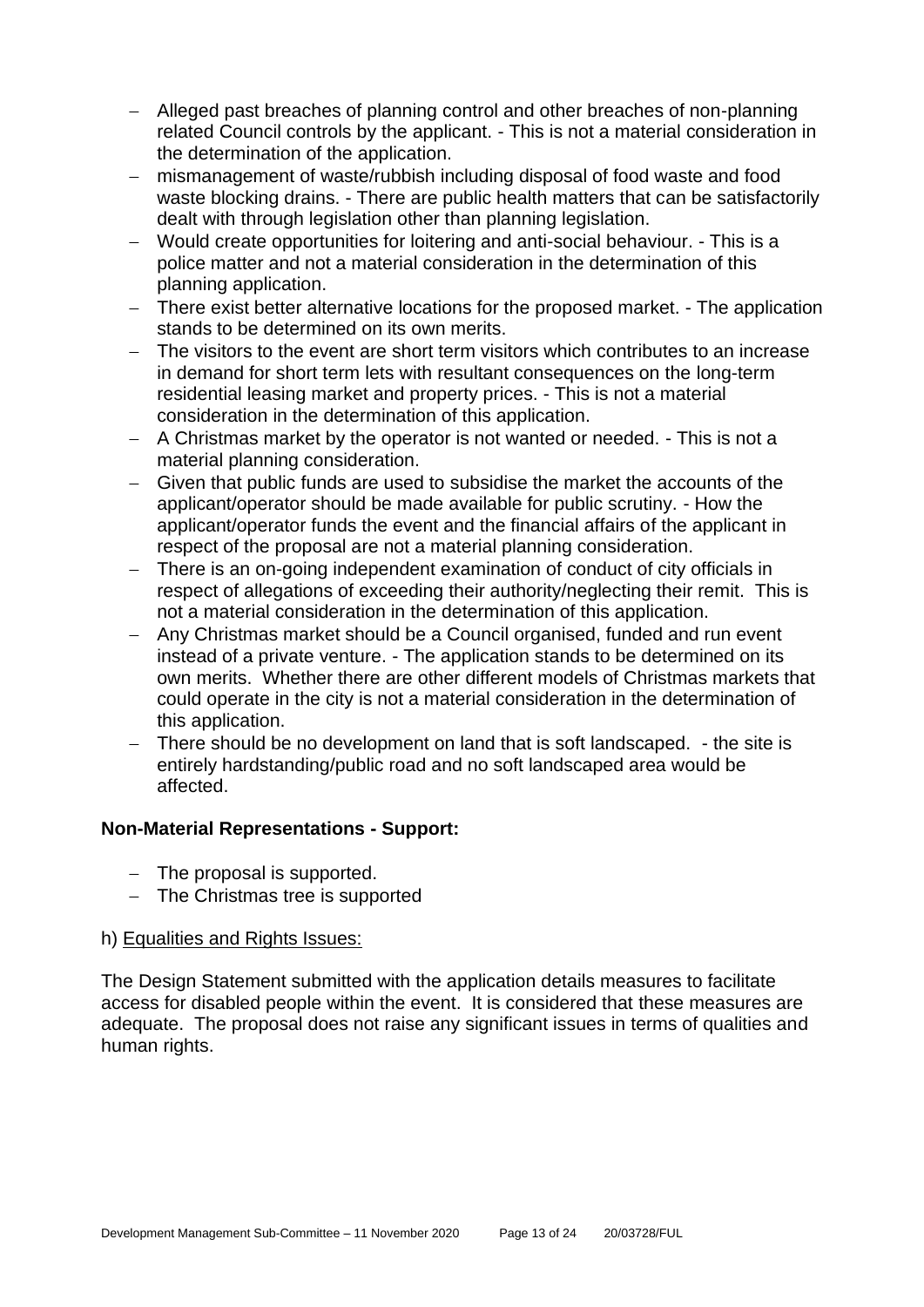#### **CONCLUSION**

With reference to the Planning (Listed Buildings and Conservation Areas) (Scotland) Act 1997 the proposal would harm the setting of neighbouring listed building for the temporary period of time in which they would exist on site. Notwithstanding, it is considered that there are significant economic and cultural benefits to the city resulting from the Christmas market, which arise principally because of it being located within the city centre where high footfall land uses are encouraged. Moreover, the site is exceptionally well placed for public transport owing to it being within the city centre. On balance, these benefits; which are a considerable material consideration, outweigh the short-term adverse impact that the proposal will have on the setting of neighbouring listed buildings. With reference to the abovementioned Act the proposal is characteristic of the Conservation Area and thus does not result in significant harm to the character and appearance of the Conservation Area.

The proposal does not result in significant harm to the Outstanding Universal Value of the Old and New Towns of Edinburgh World Heritage Site. The proposed development is for a temporary period and will not have a long-term impact on the site and will not result in significant harm to residential amenity. The proposal, subject to the conditions stated, is considered to be acceptable. There are no detrimental impacts on equalities or human rights. There are no material considerations which outweigh this conclusion.

#### Committee Considerations

Committee consideration is required as the recommendation is that planning permission be granted.

It is recommended that this application be Granted subject to the details below.

#### **3.4 Conditions/reasons/informatives**

#### **Conditions :-**

- 1. Planning permission is hereby granted for the proposal between 27 November 2021 and 24 December 2021 only.
- 2. The temporary market shall only operate between the hours of 10am and 10pm on the dates specified in condition 1.
- 3. The temporary buildings, installations and associated temporary structures and plant hereby approved shall be removed from the site by no later than 28 December 2021.
- 4. No development shall take place on site unless and until the following is submitted to the Planning Authority between the period of the 05 October 2021 and the 06 November 2021 and written confirmation is subsequently received from the Planning Authority that the details are approved: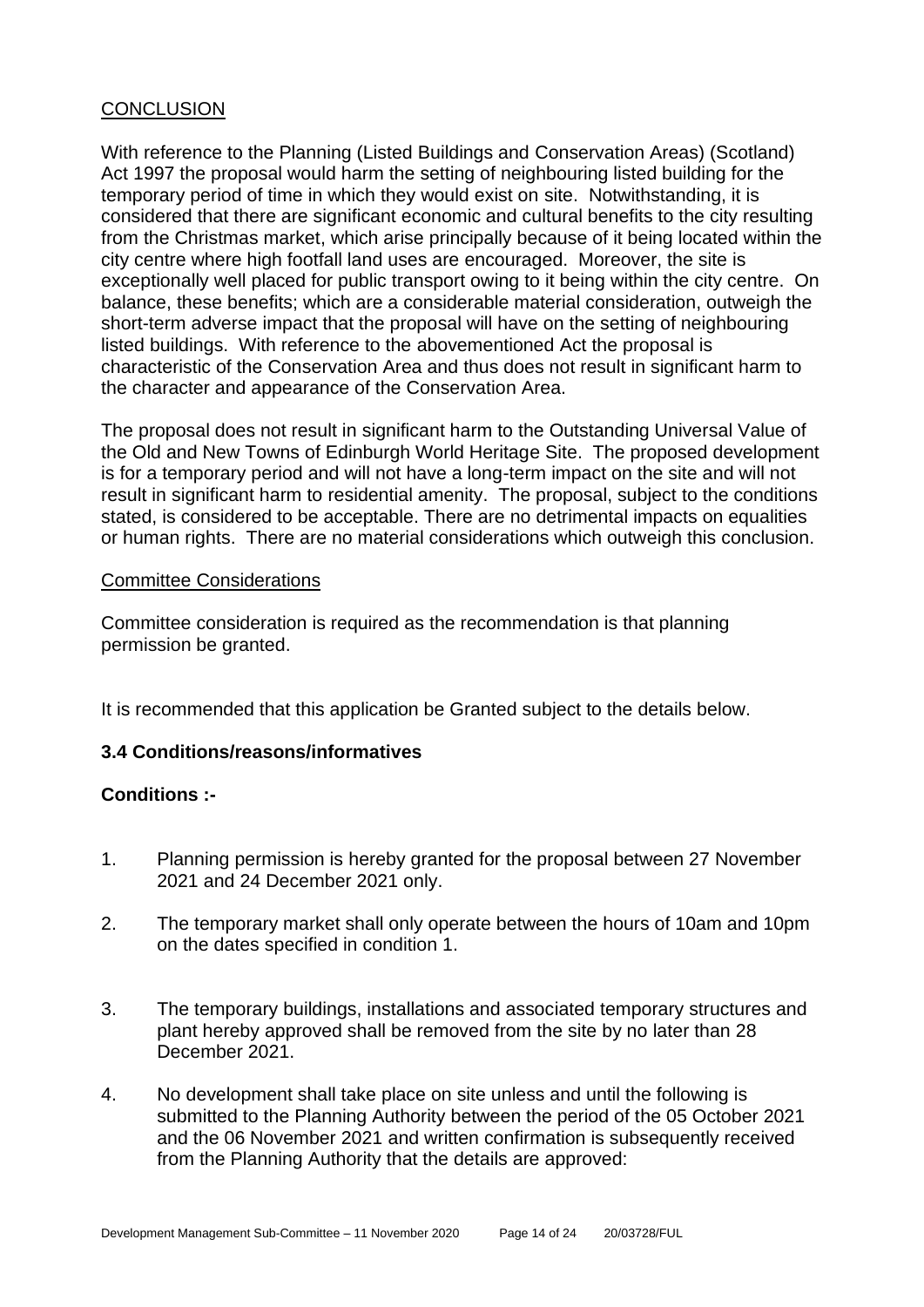(i) Notwithstanding that delineated on drawings and documents docketed to this planning permission, a revised detailed site layout plan delineating the precise layout of the stalls/concessions, other installations and ancillary structures and plant to be sited within the market and delineated on the layout plan on page 14 and listed in the text on page 15 of the Design Statement, dated September 2020, docketed to this planning permission.

(ii) a written specification of how the layout of the stalls/concessions, installations and ancillary structures and plant within the market delineated on the aforesaid site layout plan (i) has been laid out to comply with the COVID-19 regulations/restrictions in place at the time of submission of the revised site layout plan (i).

Notwithstanding the structures/installations delineated on the layout plan on page 14 and listed in the text on page 15 of the Design Statement, dated September 2020, docketed to this planning permission, the quantum of structures/installations erected/sited within the site shall; if necessary, be reduced in order to comply with the COVID-19 regulations/restrictions in place at the time of submission of the revised site layout plan (i) and written specification (ii).

5. Notwithstanding that delineated on application drawings, prior to development commencing on site details of measures to be put in place to protect the neighbouring Category A-listed Mercat Cross and the Category A-listed St Giles (High) Kirk from physical damage from the proposals on Parliament Square; including during the period of construction and dismantling, shall be submitted for the prior written approval of the Planning Authority. The protective measures approved by the Planning Authority shall be put into place prior to development commencing on site and they shall remain in place until all the temporary structures/installations approved by the grant of this planning permission have been removed from the site following decommissioning.

#### **Reasons**: -

- 1. To restrict the duration of the development to the temporary periods sought.
- 2. In the interests of safeguarding the amenity of neighbouring noise sensitive properties.
- 3. In order to safeguard residential amenity and the visual amenity of the area.
- 4. To ensure that the detailed layout of the market including various structures, stalls/concessions and ancillary structures and plant and the passageways between them complies with the COVID-19 (Coronavirus) Regulations in place at the time when the market/attractions first start trading/operating, in the interests of minimising the risk of transmission of COVID-19 to occupants of neighbouring properties.
- 5. To safeguard neighbouring listed buildings from physical damage.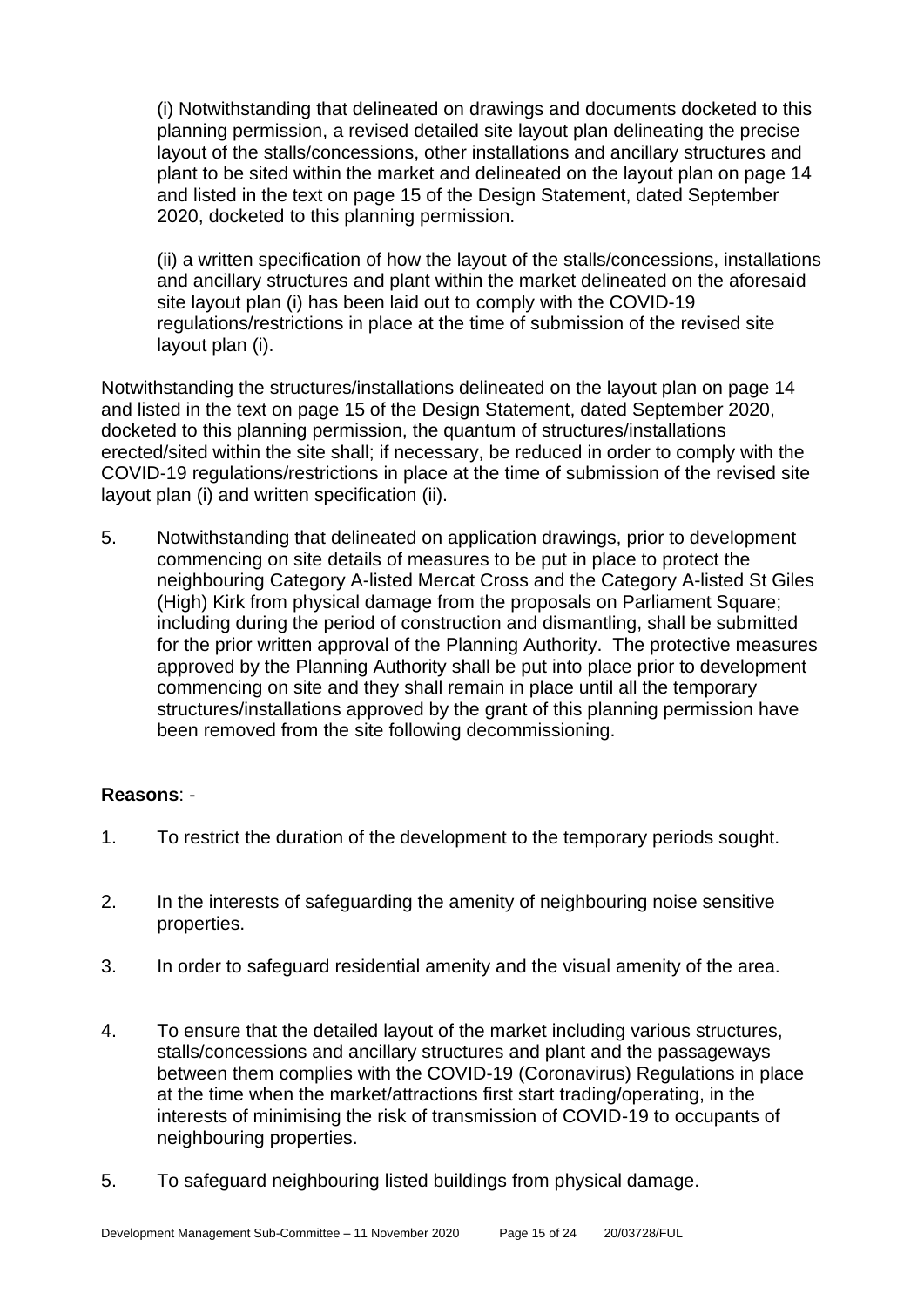#### **Informatives**

It should be noted that:

- 1. The applicant will repair any damage to the kerbs and footways when accessing and exiting the site. In this regard they will contact the Council's Transportation Section to agree the extent of the dilapidation survey and the required roads permits required during the erection and dismantling of the market.
- 2. Any sign, canopy or similar structure mounted perpendicular to the building (i.e. overhanging the footway) must be mounted a minimum of 2.25m above the footway and 0.5m in from the carriageway edge to comply with Section 129(8) of the Roads (Scotland) Act 1984.
- 3. The City of Edinburgh Council acting as Roads Authority reserves the right under Section 93 of The Roads (Scotland) Act 1984 to adjust the intensity of any non-adopted lighting applicable to the application address.
- 4. The proposed layout of the market on High Street should allow for emergency vehicle access.

# **Financial impact**

#### **4.1 The financial impact has been assessed as follows:**

There are no financial implications to the Council.

# **Risk, Policy, compliance and governance impact**

**5.1** Provided planning applications are determined in accordance with statutory legislation, the level of risk is low.

# **Equalities impact**

#### **6.1 The equalities impact has been assessed as follows:**

This application was assessed in terms of equalities and human rights. The impacts are identified in the Assessment section of the main report.

#### **Sustainability impact**

#### **7.1 The sustainability impact has been assessed as follows:**

This application is not subject to the sustainability requirements of the Edinburgh Design Guidance.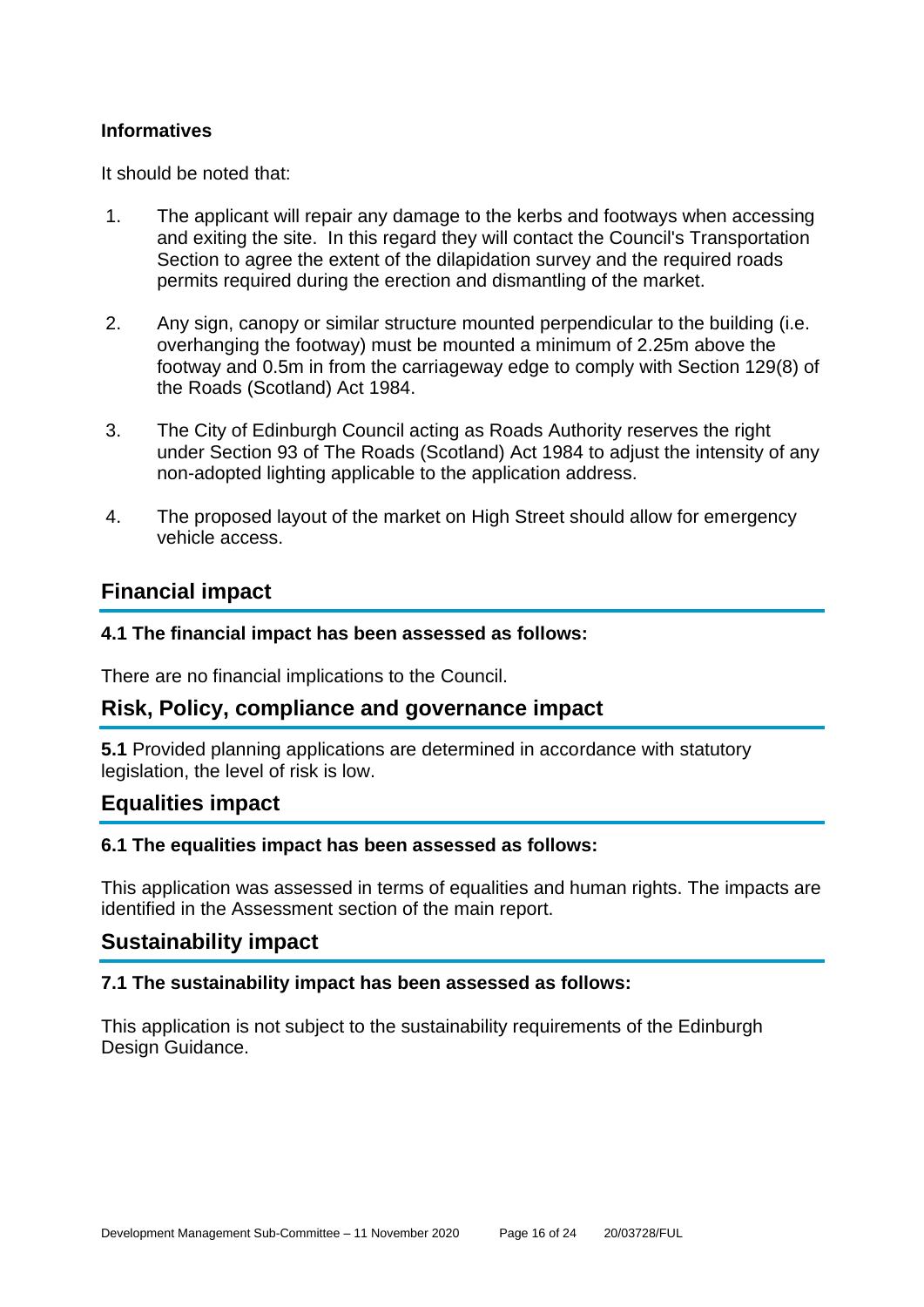# **Consultation and engagement**

#### **8.1 Pre-Application Process**

Pre-application discussions took place on this application.

#### **8.2 Publicity summary of representations and Community Council comments**

The application was advertised on the 18 September 2020. Twenty-six representations were received comprising twenty four objections including one from the Cockburn Association, one raising a general comment and one in support of the application.

A full assessment of these representations can be found in the main report in the Assessment Section.

# **Background reading/external references**

- To view details of the application, go to
- [Planning and Building Standards online services](https://citydev-portal.edinburgh.gov.uk/idoxpa-web/search.do?action=simple&searchType=Application)
- [Planning guidelines](http://www.edinburgh.gov.uk/planningguidelines)
- [Conservation Area Character Appraisals](http://www.edinburgh.gov.uk/characterappraisals)
- **[Edinburgh Local Development](http://www.edinburgh.gov.uk/localdevelopmentplan) Plan**
- **[Scottish Planning Policy](http://www.scotland.gov.uk/Topics/Built-Environment/planning/Policy)**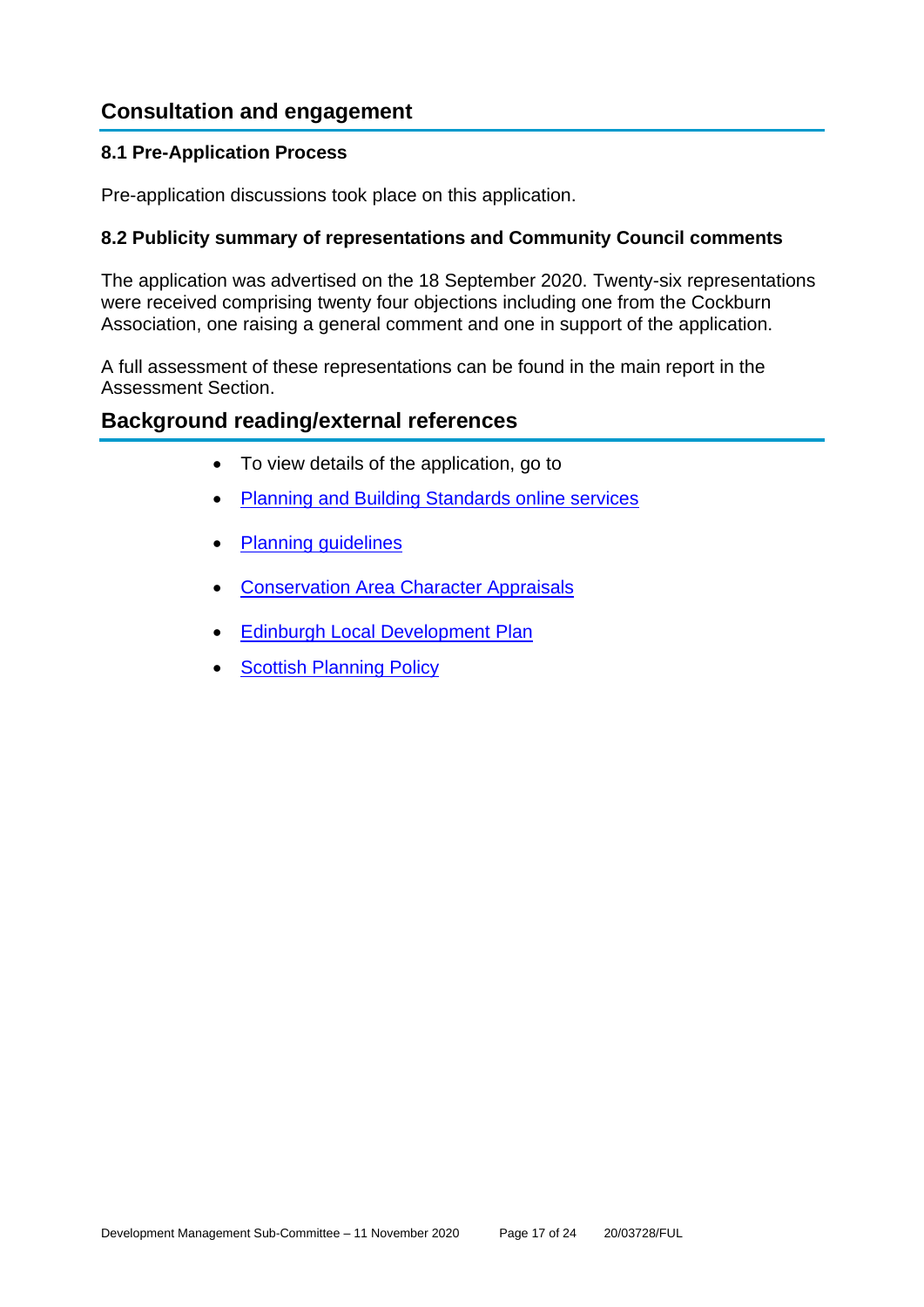| <b>Statutory Development</b><br><b>Plan Provision</b> | The adopted Edinburgh Local Development Plan. |
|-------------------------------------------------------|-----------------------------------------------|
| Date registered                                       | 4 September 2020                              |
| <b>Drawing numbers/Scheme</b>                         | 01, 04, 05, 06, Design Statement,             |
|                                                       | Scheme 1                                      |

**David R. Leslie** Chief Planning Officer PLACE The City of Edinburgh Council

Contact: Adam Thomson, Planning Officer E-mail:adam.thomson@edinburgh.gov.uk

# **Links - Policies**

# **Relevant Policies:**

LDP Policy Del 2 (City Centre) sets criteria for assessing development in the city centre.

LDP Policy Des 1 (Design Quality and Context) sets general criteria for assessing design quality and requires an overall design concept to be demonstrated.

LDP Policy Des 5 (Development Design - Amenity) sets criteria for assessing amenity.

LDP Policy Env 1 (World Heritage Site) protects the quality of the World Heritage Site and its setting.

LDP Policy Env 3 (Listed Buildings - Setting) identifies the circumstances in which development within the curtilage or affecting the setting of a listed building will be permitted.

LDP Policy Env 6 (Conservation Areas - Development) sets out criteria for assessing development in a conservation area.

LDP Policy Env 18 (Open Space Protection) sets criteria for assessing the loss of open space.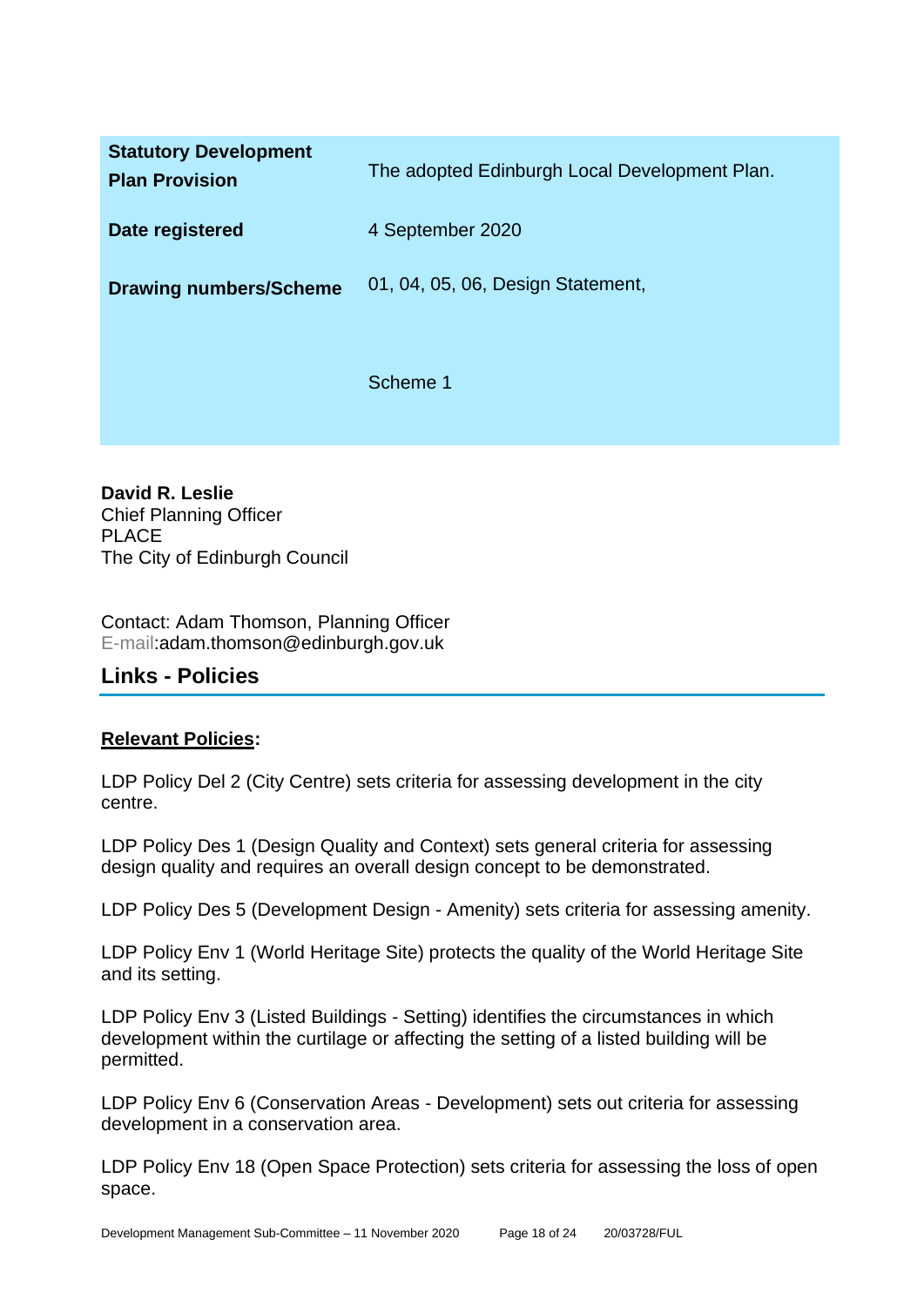**The Old Town Conservation Area Character Appraisal** emphasises the survival of the original medieval street pattern; the wealth of important landmark buildings; the survival of an outstanding collection of archaeological remains, medieval buildings, and 17th-century town houses; the consistent and harmonious height and mass of buildings; the importance of stone as a construction material for both buildings and the public realm; the vitality and variety of different uses; and the continuing presence of a residential community

**Non-statutory guidelines** 'LISTED BUILDINGS AND CONSERVATION AREAS' provides guidance on repairing, altering or extending listed buildings and unlisted buildings in conservation areas.

#### **Other Relevant policy guidance**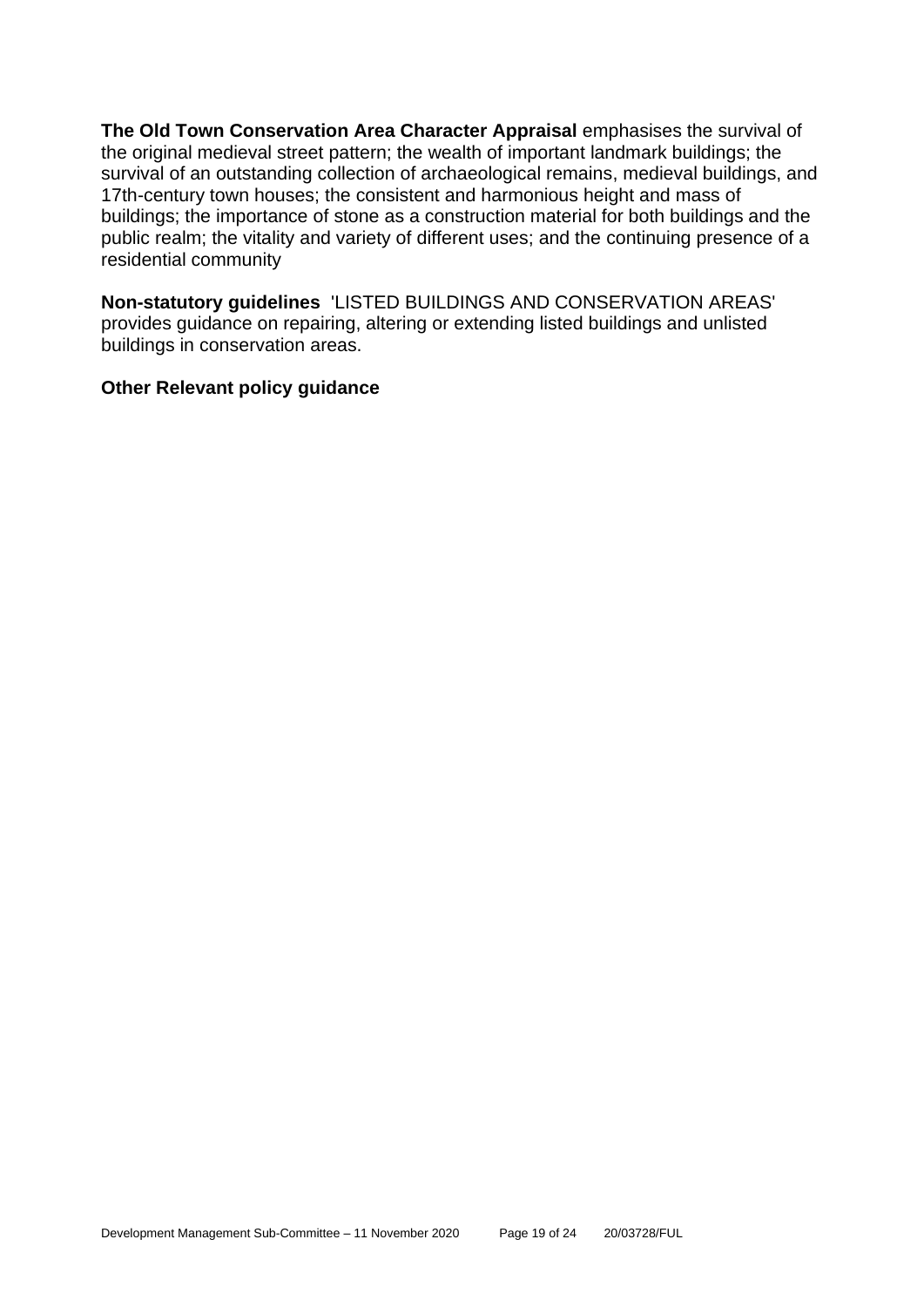# **Appendix 1**

**Application for Planning Permission 20/03728/FUL At High Street And Parliament Square, Edinburgh, Full planning permission for Edinburgh's Christmas including Christmas market stalls, Tree, associated site offices, stores and ancillary facilities (as amended to cover the festive period for 2021-2022).**

# **Consultations**

CEC Environmental Protection - Date: 29/09/2020

Environmental Protection has no objection to this application.

#### Assessment

The application is temporary for November, December and January 2020/21 and the corresponding months in 2021/22. The proposal will result in an increase in footfall and associated noise from the public as well as some noise during construction and removal of the units. However, the noise from this proposal is not considered to be excessive and it is our view it will not significantly affect the amenity of nearby residents. The plans also include a chiller unit at Parliament Square. This could be a potential problem but as there is no residential accommodation at this location, it is not envisaged it would cause complaints.

The event will be licensed and that may provide an option should any unforeseen issues arise that necessitates a resolution. Although it is anticipated that any issues requiring resolution would be addressed informally.

Therefore, Environmental Protection has no objections to this application.

Historic Environment Scotland - Date 30/09/2020

Thank you for your consultation which we received on 09 September 2020. We have assessed it for our historic environment interests and consider that the proposals affect the following:

Edinburgh World Heritage Site Boundary (100018438), 192A HIGH STREET and 1 AND 1A PARLIAMENT SQUARE, INCLUDING DISTRICT COURTS (FORMERLY POLICE CHAMBERS) AND INCLUDING BOUNDARY WALL AND RAILINGS (LB27714), MERCAT CROSS (LB27792), 197-207 (ODD NOS) HIGH STREET INCLUDING 1-14 FLESHMARKET CLOSE (LB29045), 209-213 (ODD NOS) HIGH STREET INCLUDING 1-6 JACKSON'S CLOSE (LB29046)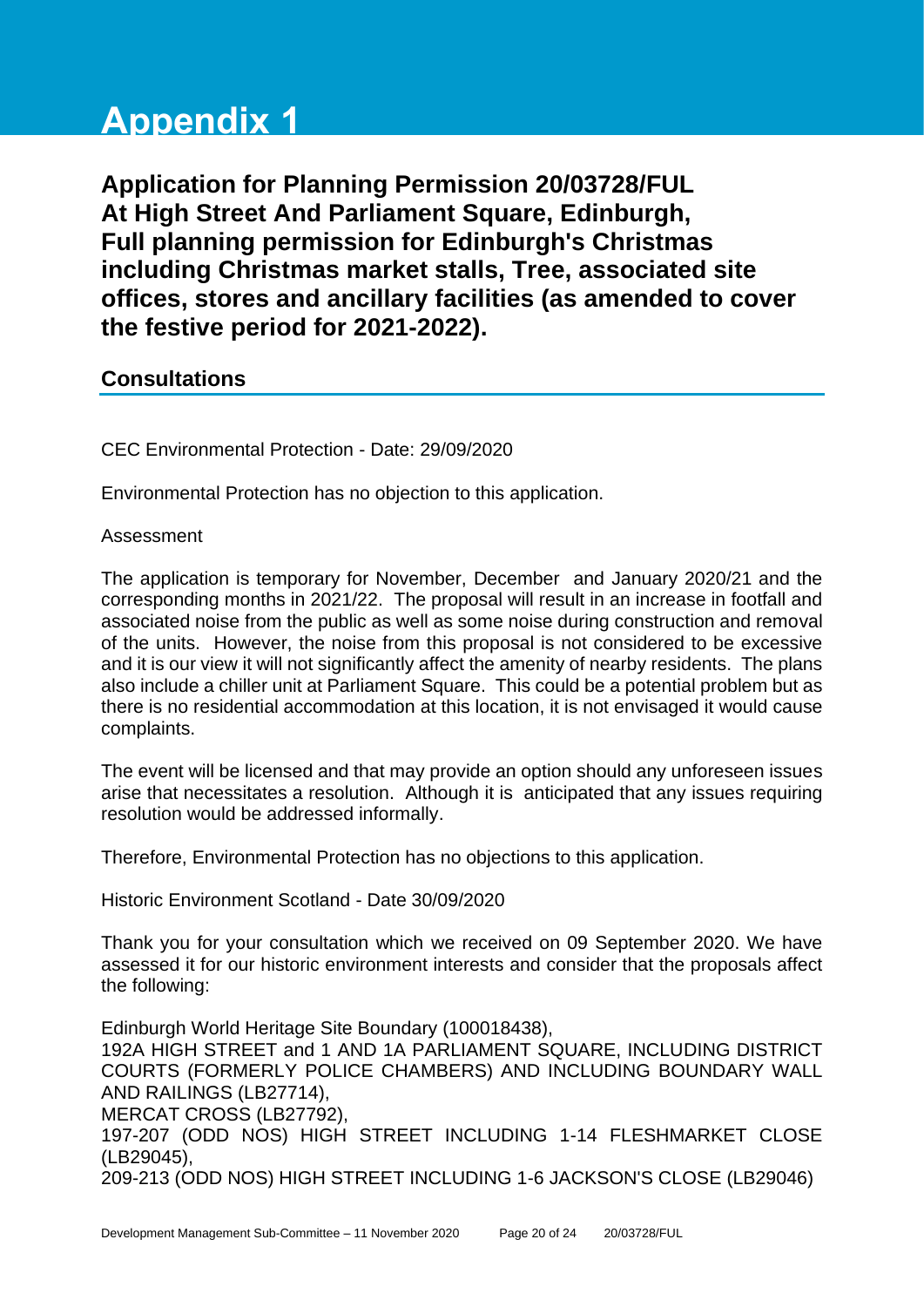#### ( 215-219 (ODD NOS) HIGH STREET (LB29048) 221-231 (ODD NOS) HIGH STREET (LB29049), 233-243 (ODD NOS) HIGH STREET, City Chambers (LB29049), 245-249 High Street (even numbers), 253 High Street, 323 High Street, 329 High Street, 2 Warriston's Close and 14 Cockburn Street (LB17597).

You should also seek advice from your archaeology and conservation service for matters including unscheduled archaeology and category B and C-listed buildings.

#### Our Advice

The application is for the erection of stalls, ancillary structures and a Christmas tree, as part of Edinburgh's Christmas Market, which would be sited on the West section of the High Street with its junction with Parliament Square. We note that the current application is part of wider proposals that also include facilities in George Street, Castle Street and East Princes Street Gardens, the latter provision being much reduced from previous years.

Taking into account the time-limited consent and temporary nature of the proposals, in this instance we consider that the proposals for the High Street would be unlikely to have a significant impact on the OUV of the World Heritage Site, or the setting of the Category A listed assets noted above. However, should an application come forward to either extend the period of consent, or make such an arrangement permanent, we may take a different view.

In addition, from the information provided, it is unclear whether there is a physical impact upon the category A listed Mercat Cross. We note the boundary of the proposed works appears to abut this historic structure, and therefore suggest your Council seeks assurances that appropriate measures are taken to protect this significant civic structure.

Planning authorities are expected to treat our comments as a material consideration, and this advice should be taken into account in your decision making. Our view is that the proposals do not raise historic environment issues of national significance and therefore we do not object. However, our decision not to object should not be taken as our support for the proposals. This application should be determined in accordance with national and local policy on development affecting the historic environment, together with related policy guidance.

#### Further Information

This response applies to the application currently proposed. An amended scheme may require another consultation with us.

Guidance about national policy can be found in our 'Managing Change in the Historic Environment' series available online at www.historicenvironment.scot/advice-andsupport/planning-and-guidance/legislation-and-guidance/managing-change-in-the-

historic-environment-guidance-notes/.Technical advice is available through our Technical Conservation website at www.engineshed.org.

Please contact us if you have any questions about this response. The officer managing this case is Mario Cariello who can be contacted by phone on 0131 668 8917 or by email on mario.cariello@hes.scot.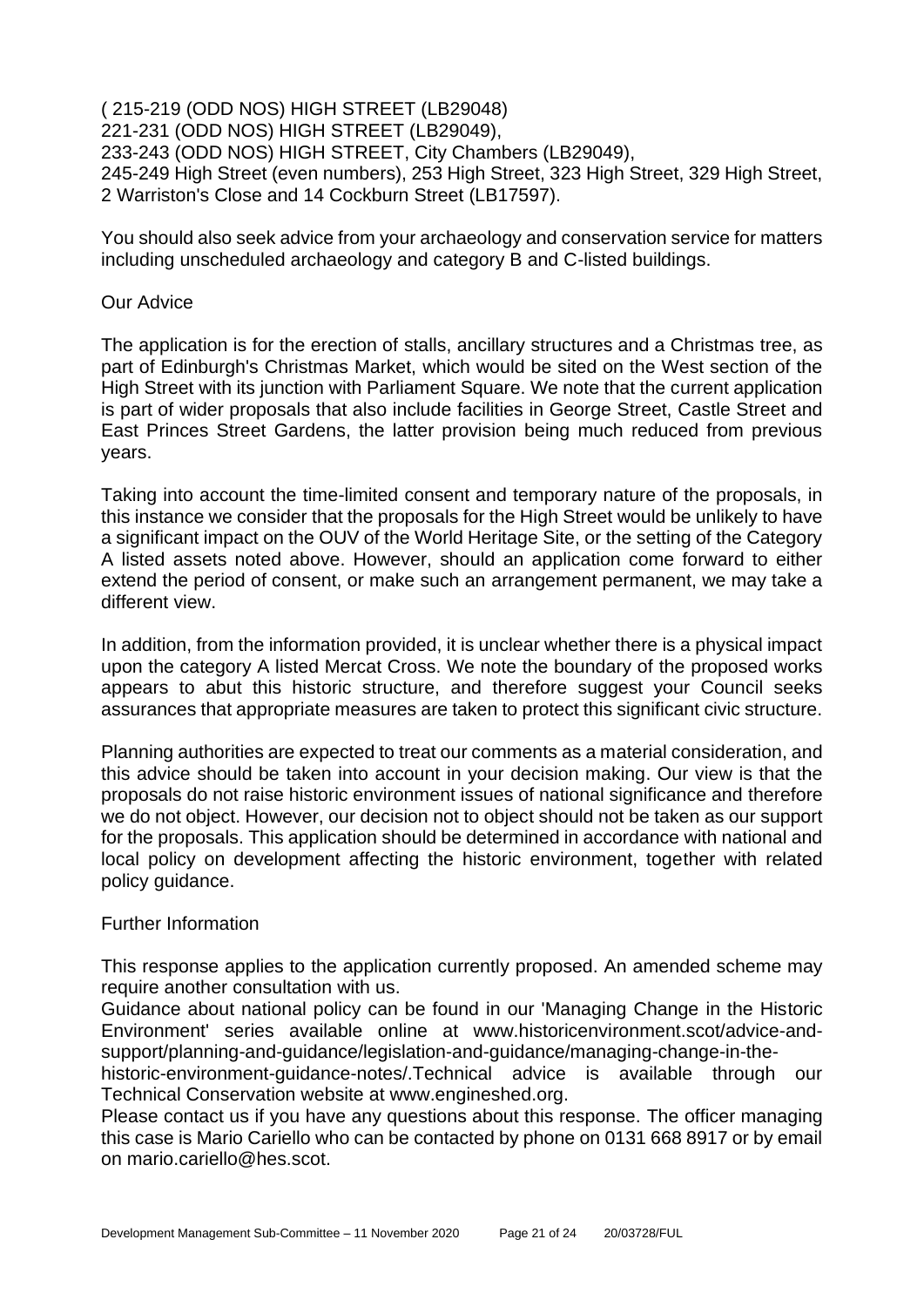Edinburgh World Heritage - 13 October 2020

The principal focus of Edinburgh World Heritage is the impact on the Outstanding Universal Value (OUV) of the `Old and New Towns of Edinburgh¿ World Heritage Site (`the World Heritage Site; or `WHS; itherefore, proportional comment may be made on impact upon individual heritage assets (e.g. Listed Buildings and Conservation Areas), but only to the extent that this impacts upon the city¿s overall OUV. The Local Planning Authority should therefore give additional consideration to individual

heritage assets affected, beyond the scope of our comments, in line with planning policy and legislation.

This application lies within the context of two associated applications for dispersed Christmas markets in the city (references 20/03707/FUL and 20/03708/FUL). For the benefit of the Planning Department,

we have provided separate responses to these associated consultations, though clearly they merit consideration as a cumulative whole.

SUMMARY OF OUTSTANDING UNIVERSAL VALUE

The OUV of the World Heritage Site is well-established in the UNESCO inscription, and will therefore not be repeated here.

Edinburgh World Heritage has broken this down into 5 overarching qualities which can be found on our website. Due to the nature and location of the proposed development, the following elements of

World Heritage Site¿s Outstanding Universal Value are most likely to be affected.

• `A Model City;: The Old and New Towns embody the changes in European urban planning from

inward looking, defensive walled medieval cities, through 18th and 19th centuries formal Enlightenment planning, to the 19th century revival of the Old Town with its adaptation of a Baronial style of architecture in an urban setting.

• `Authentic City;: The survival and condition of Edinburgh; s historic buildings, many being authentic examples of their time  $\lambda$  a noteworthy and rare quality.

• `Monumental City;: The city; s fine collection of neo-classical monuments that reflect its status as Scotland¿s capital. These monuments contribute to the richness and diversity of the townscape and their subjects represent a variety of personalities who were significant in their time.

The High Street and Parliament Square are at the heart of Edinburgh; s highly characteristic Old Town and retain a high degree of both its historic character and authenticity of both urban layout (relating

to the 17th creation of Parliament Square and the `medieval spine¿ of the High Street) and historic architecture. As such, these areas make a significant contribution to the overall OUV of the World Heritage Site and to the contribution to OUV made by their many associated heritage assets (including the Old Town Conservation Area, Category A listed St Giles Cathedral and many other listed buildings).

IMPACT ON OUTSTANDING UNIVERSAL VALUE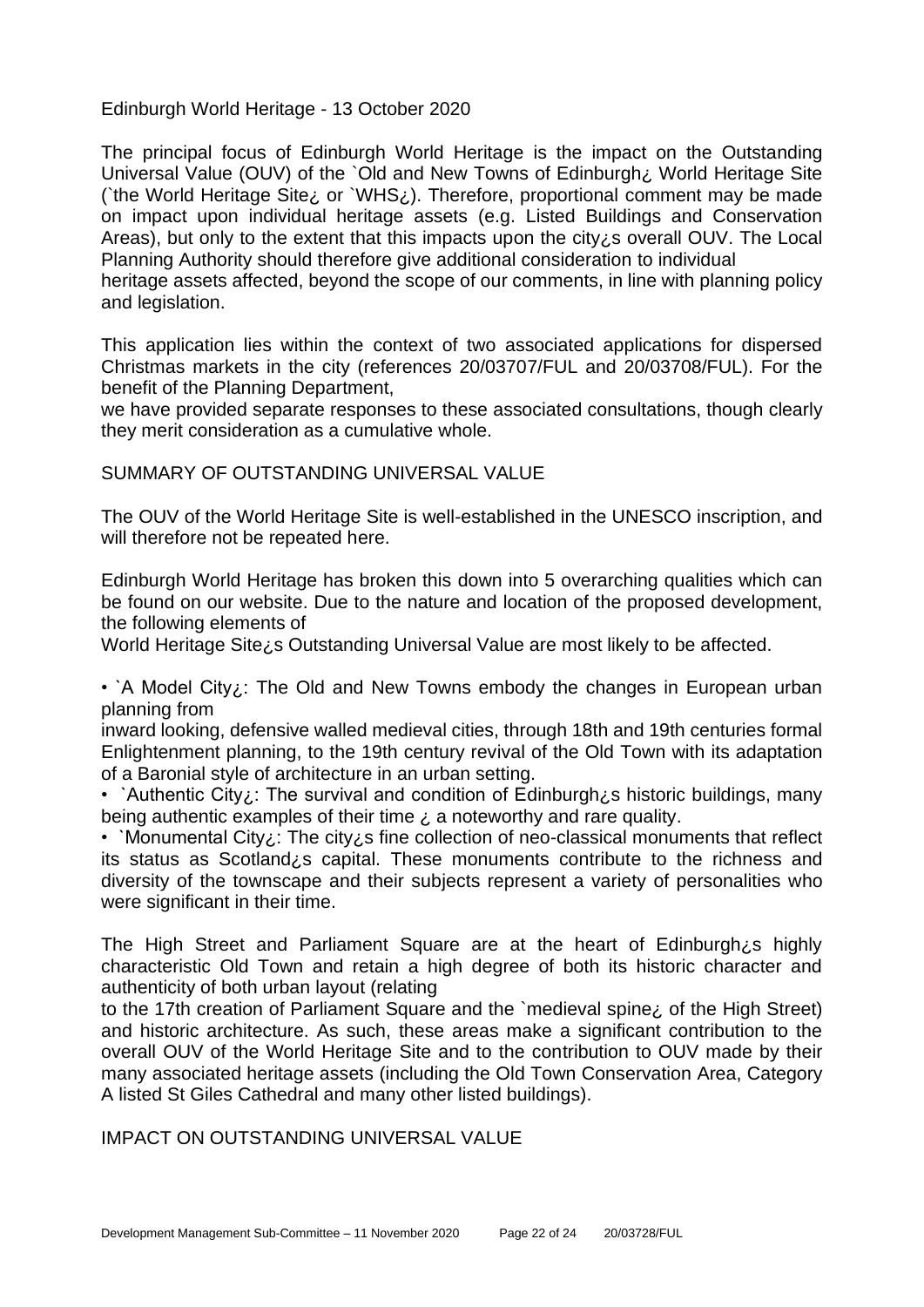The proposals would result in the infilling of public realm characterized by its open space with structures which are not in keeping with their quality and character of environment. Therefore, we

consider that the proposals would cause harm to the OUV of the World Heritage site as a result of disrupting key views, setting of individual historic sites and public realm character.

It is acknowledged that this harm is temporary in nature. Given that we understand the Christmas markets will not be going forward this year, the application principally relates to holiday period of 2021-22 for a period of approximately 35 days (including construction and deconstruction).

#### RELEVANT POLICY & LEGISLATION

In addition to the duties, legislation and policies relating to individual heritage assets, the following are those most pertinent to the World Heritage Site in this case (not exhaustive):

• Duty to protect, conserve and present OUV for future generations (UNESCO)

• Where a development proposal has the potential to affect a World Heritage Site, or its setting,

the planning authority must protect and preserve its Outstanding Universal Value (Scottish Planning Policy, 147)

• The siting and design of development should take account of all aspects of the historic environment (Scottish Planning Policy, 140)

• Development which would harm the qualities which justified the inscription of the Old and New Towns of Edinburgh and/or the Forth Bridge as World Heritage Sites or would have a detrimental impact on a Site¿s setting will not be permitted. This policy requires development

to respect and protect the outstanding universal values of the World Heritage Sites and their settings. Setting may include sites in the immediate vicinity, viewpoints identified in the key views study and prominent landscape features throughout the city (Edinburgh Local

Development Plan, Policy Env 1 World Heritage Sites)

• Ensure that the Outstanding Universal Value of the WHS is taken into account in planning decision (WHS Management Plan 2017-22)

#### RESULTANT POSITION

In relation to previous year¿s Christmas markets, we acknowledge that the current applications (please refer to associated references cited above) are of a lesser intensity and more dispersed throughout the city. This is welcome from a heritage perspective. On this basis, and with an understanding of the wider context balanced needs within the city, we do not wish to object to this lesser degree and temporary harm.

We would stress that future years should take the opportunity to put people, quality and place at the heart of the process - moving away from tall fairground rides and other structures in sensitive historic

settings, and towards a tasteful approach that reinforces the unique offer of Edinburgh as a high quality and historic visitor destination. We would welcome round-table early discussions in future to help achieve this.